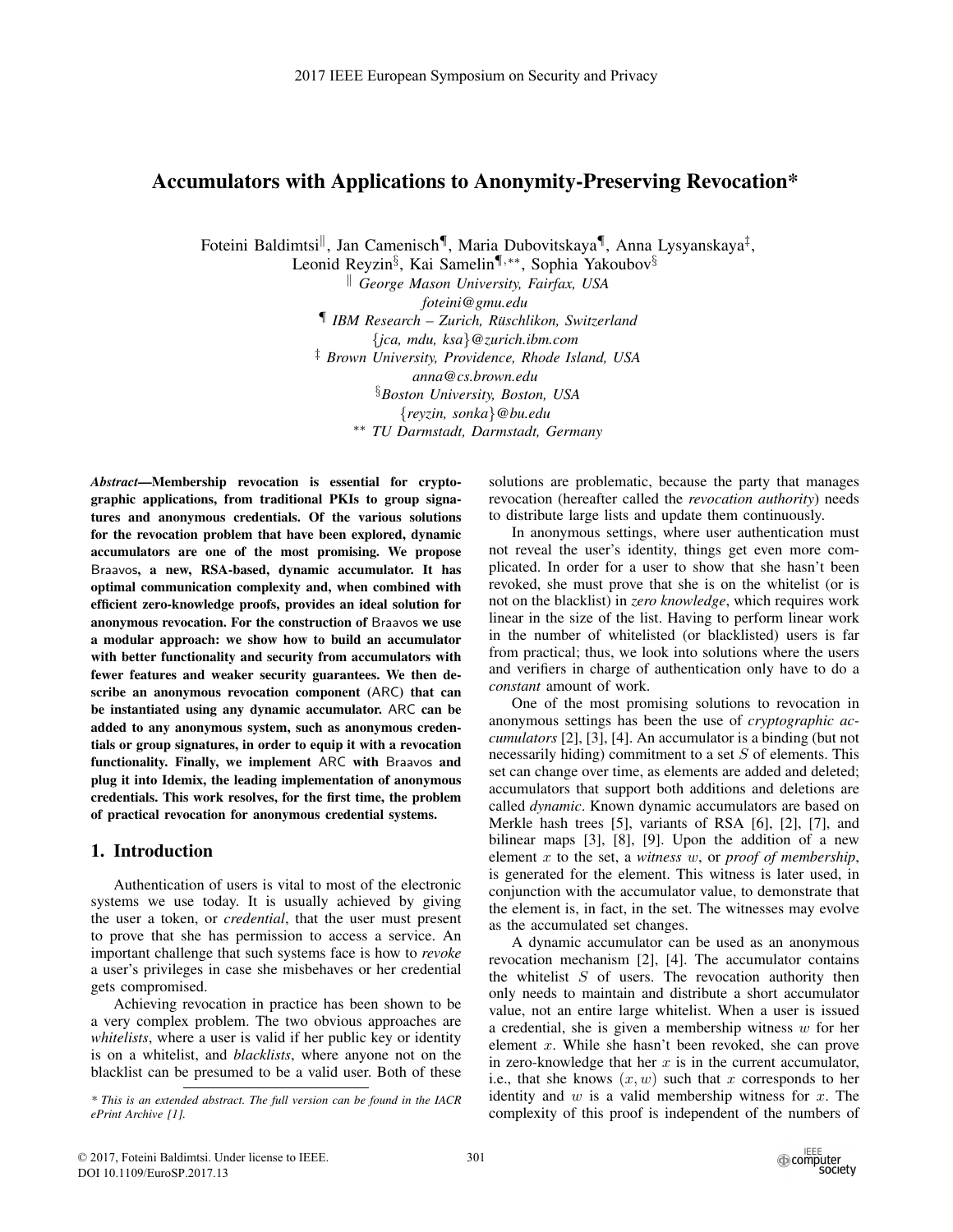added and revoked users. When the user is revoked,  $x$  is removed from the accumulator.

However, there are two downsides to using existing accumulator constructions for revocation in this way. The first is the high communication cost. Each user has to update her membership witness every time the accumulator value changes, which typically happens with every addition or deletion. In order to give the users the information they need for these updates, the revocation authority has to send a broadcast message to all users. The frequency of these broadcasts is unattractive, especially when constrained devices are used.

The second downside is linkability: users who receive these broadcast messages might be able to link revocations of their fellow users with the corresponding additions. That is, when a revocation occurs, the associated broadcast message might contain information related to a previous addition broadcast message, allowing recipients to determine that the revoked user is the same user who was added at a certain previous point. This join-revoke linkability is a breach in anonymity.

### 1.1. Our Contributions

In this work, we focus on building accumulators that avoid the two downsides described above, namely those of communication overhead and join-revoke linkability. Our contributions are threefold. First, we provide a new modular definitional view of accumulators. Second, we use this modular view to build a new dynamic accumulator with optimal communication cost and join-revoke unlinkability. Finally, we explain how our proposed accumulator can be used to instantiate an anonymous revocation component (ARC) and showcase that our scheme can provide efficient revocation for anonymous credential systems by implementing it for Idemix [10] (IBM's anonymous credential system).

*Compositional Accumulator Framework.* In Section 2, we give a systematic view of accumulator properties, describing them in a modular way. In Section 3, we leverage our modular view to show simple ways of obtaining new accumulators with better security by combining accumulators that possess only some of the desired properties. (In the full version of this paper [1], we also show how to obtain accumulators with more functionality - adding and deleting, proving membership and non-membership - by combining accumulators with less functionality.) This view of accumulators also sheds light on trade-offs between functionality and efficiency.

*Construction.* Utilizing our compositional framework, in Section 4 we introduce a new dynamic accumulator which we call Braavos. <sup>1</sup> All previously known dynamic accumulators with strong security guarantees require that the accumulator and each membership witness be updated *both* every time a new element is added to the accumulator, and

1. The Faceless Men of Braavos, from the Game of Thrones, are able to assume unrecognizable personas, unlinkable to their other personas.

every time an element is deleted from the accumulator. In Braavos, the accumulator value and membership witnesses are updated *only* when an element is deleted, achieving optimal communication complexity. In particular, this means that the accumulator manager does not need to broadcast any information to the witness holders when a new element addition occurs, making it practical to support a high element addition rate. Because element addition does not involve the communication of any information to other witness holders, Braavos also ensures that a revocation event is not linkable to a prior addition event, achieving join-revoke unlinkability.

Our Braavos accumulator builds upon the dynamic CL-RSA-B accumulator, which was informally introduced as a brief remark by Camenisch and Lysyanskaya [2]. CL-RSA-B has the communication optimality of Braavos, but has a weaker security guarantee which makes it usable only for the accumulation of random elements. CL-RSA-B is only secure against non-adaptive attacks, as described in Section 2.2.<sup>2</sup> Braavos uses CL-RSA-B to accumulate random elements, and uses digital signatures to bind the random elements to the actual elements to be accumulated. Because neither CL-RSA-B nor digital signatures require witness updates upon additions, Braavos does not either.

*Application and Implementation.* In Section 5, we describe an anonymous revocation component (ARC) which uses accumulators to enable revocation in a variety of existing (as well as new) anonymous schemes. Our definition of the ARC is an extension of the revocation component described by Camenisch et. al [11] that allows the addition of users after the initial setup, as well as their re-addition after they have been revoked. When Braavos is the accumulator used to instantiate an ARC, members need to update their witnesses only when another member is revoked (but not when another member is added), which is key since the number of revocations in a typical system is much lower than the number of additions. Consider, for instance, PKI certificates. Around 8% of unexpired certificates are revoked [12]. This number rose from 1% in May 2014 because of the Heartbleed vulnerability, and is expected to eventually return to  $1\%$ . However, it is vital to be able to revoke this  $1\%$ , since the compromised keys can be used to inflict a lot of damage. Moreover, this has to be done without flooding certificate holders with instructions to update their witnesses roughly 100 times more frequently than necessary.

In Section 5.2, we show how one can directly plug an ARC with Braavos into the leading implementation of anonymous credentials (Idemix) [10]) with no modifications on either side. This compatibility with an existing working system resolves, for the first time, the problem of practical revocation for anonymous credentials.

We measure the performance of the resulting system, and demonstrate that, for realistic credential presentation policies, Braavos adds only a  $\approx 10\%$  runtime overhead, both for generation and for verification. In more detail, even for reasonably high security parameter sizes (2,048

<sup>2.</sup> As a side contribution, in Section 4.1 we formalize and prove the security of CL-RSA-B.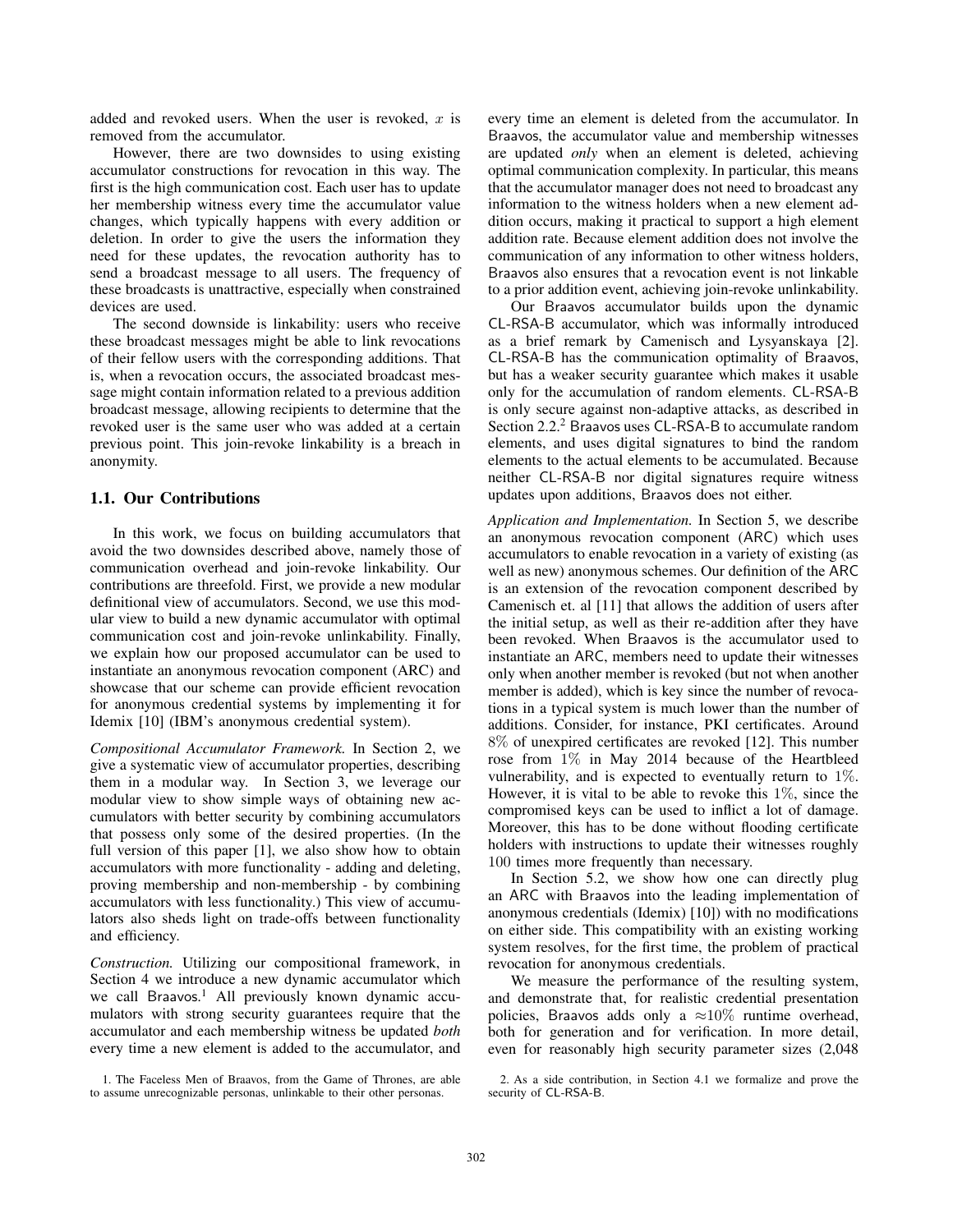bits), credential generation without revocation takes  $\approx 1.6$ s, while with revocation it takes  $\approx$ 1.8s. For verification these numbers become even closer: without revocation we need  $\approx$ 1.7s, while with revocation we need  $\approx$ 1.8s. Clearly, this is a small price to pay for the benefits of revocation.

# 2. Definitions: A Modular View of Accumulator Functionality

In this section, we provide a unified view of accumulator properties. We separately consider accumulators that support additions, deletions or both, and accumulators that support membership proofs, non-membership proofs or both. We have a different focus than Derler et al. [13], who also discuss the unification of accumulators. Namely, unlike Derler et al., we emphasize the modularity of our definitions: subsets of the properties we define can be easily combined, resulting in a broader range of accumulator types than previously described. To limit our scope, we only consider accumulator properties pertaining to functionality and soundness in this section.

Various flavors of accumulator functionality definitions have been restated in literature a number of times. We leverage the definitions provided by Reyzin and Yakoubov [14], but reformulate them to offer a more complete view of the accumulator space. We begin by introducing four basic kinds of accumulator primitives.

- *static accumulator*: represents a fixed set.
- *additive accumulator*: supports only additions.
- *subtractive accumulator*: supports only deletions.
- *dynamic accumulator*: supports both additions and deletions (as defined in [2]).

Deletions and additions can, of course, be performed simply by re-instantiating the accumulator with the updated set. This takes at most a polynomial amount of time in the number of element additions or deletions which have been performed up until that point, but is not, in general, practical. A dynamic accumulator should support both additions and deletions in time which is either independent of the number of operations performed altogether, or is sublinear in this number.

We also describe accumulators in terms of the kinds of proofs (membership proofs, non-membership proofs, or both) they support.

- *positive accumulator*: supports membership proofs.
- *negative accumulator*: supports non-membership proofs.
- *universal accumulator [7]*: supports both.

#### 2.1. Accumulator Algorithms

Next, we describe the algorithms used by all of these accumulator primitives. For convenience, Figure 1 enumerates and explains all algorithm input and output parameters.

We consider three types of parties: (1) an accumulator manager, (2) an entity responsible for an element and its

corresponding witness (from hereon-out referred to as *witness holder*), and (3) a third party (e.g. a verifier, who is given any relevant witnesses by the witness holder at the time of verification). Parameters which are omitted in some schemes have a bar on top.

The following are algorithms performed by the accumulator manager:

- Gen( $1^{\lambda}$ ,  $S_0$ )  $\rightarrow (\overline{sk}, a_0, \overline{m_0})$  instantiates the accumulator manager's secret key  $sk$ , the accumulator  $a_0$ (representing the initial set  $S_0 \subseteq D$  of elements in the accumulator, where  $D$  is the domain of the accumulator), and the auxiliary value  $m_0$  necessary for the maintenance of the accumulator.  $m_t$  can be thought of as the accumulator manager's memory or storage at time t. The allowable  $S_0$  sets vary from accumulator to accumulator. There are accumulators that support only  $S_0 = \emptyset$ ; others support any polynomial-size  $S_0$ , and yet others support any  $S_0$  that can be expressed as a polynomial number of ranges.
- Add $(\overline{sk}, a_t, \overline{m_t}, x) \rightarrow (a_{t+1}, \overline{m_{t+1}}, w_{t+1}^x, \mathsf{upmsg}_{t+1})$ (for additive and dynamic accumulators) adds the element  $x \in D$  to the accumulator.
- Del $(\overline{sk}, a_t, \overline{m_t}, x) \rightarrow (a_{t+1}, \overline{m_{t+1}}, \overline{u_{t+1}^x}, \mathsf{upmsg}_{t+1})$ (for subtractive and dynamic accumulators) deletes the element  $x \in D$  from the accumulator.

A positive or universal accumulator additionally has the following algorithms:

- VerMem $(a_t, x, w_t^x) \rightarrow \{0, 1\}$  (executed by any third party) verifies the membership of  $x$  in the accumulator using its membership witness  $w_t^x$ .
- MemWitUpOnAdd $(x, w_t^x, \text{upmsg}_{t+1}) \rightarrow w_{t+1}^x$  (executed by a witness holder for additive and dynamic accumulators) updates the membership witness for element  $x$  after  $y$  is added to the accumulator.

The membership witness update algorithm MemWitUpOnDel (for subtractive and dynamic accumulators) is defined analogously to MemWitUpOnAdd. Notice that the accumulator manager can eliminate the need for these algorithms by sending each witness holder a fresh witness on demand; however, this is unreasonable to ask of the accumulator manager, who might then have to do additional work *per witness holder* per addition or deletion. Instead, the accumulator manager broadcasts a single update message upmsg which witness holders use to bring their witnesses up to date. $3$ 

If an element x is in  $S_0$ , there might be a need to create a membership witness for  $x$  independently of the Add algorithm. To this end, there exists a membership witness creation algorithm MemWitCreate. (In this paper, we focus on witness generation during Add, so MemWitCreate will not appear in future sections.)

• MemWitCreate $(\overline{sk}, \overline{a_t}, \overline{m_t}, x, \overline{(\mathsf{upmsg}_1, \dots, \mathsf{upmsg}_t)})$  $\rightarrow w_t^x$  (executed by the accumulator manager or any third party) generates a membership witness  $w_t^x$  for x outside the element addition protocol Add.

3. The witness holders can also process the update messages in batches if they choose.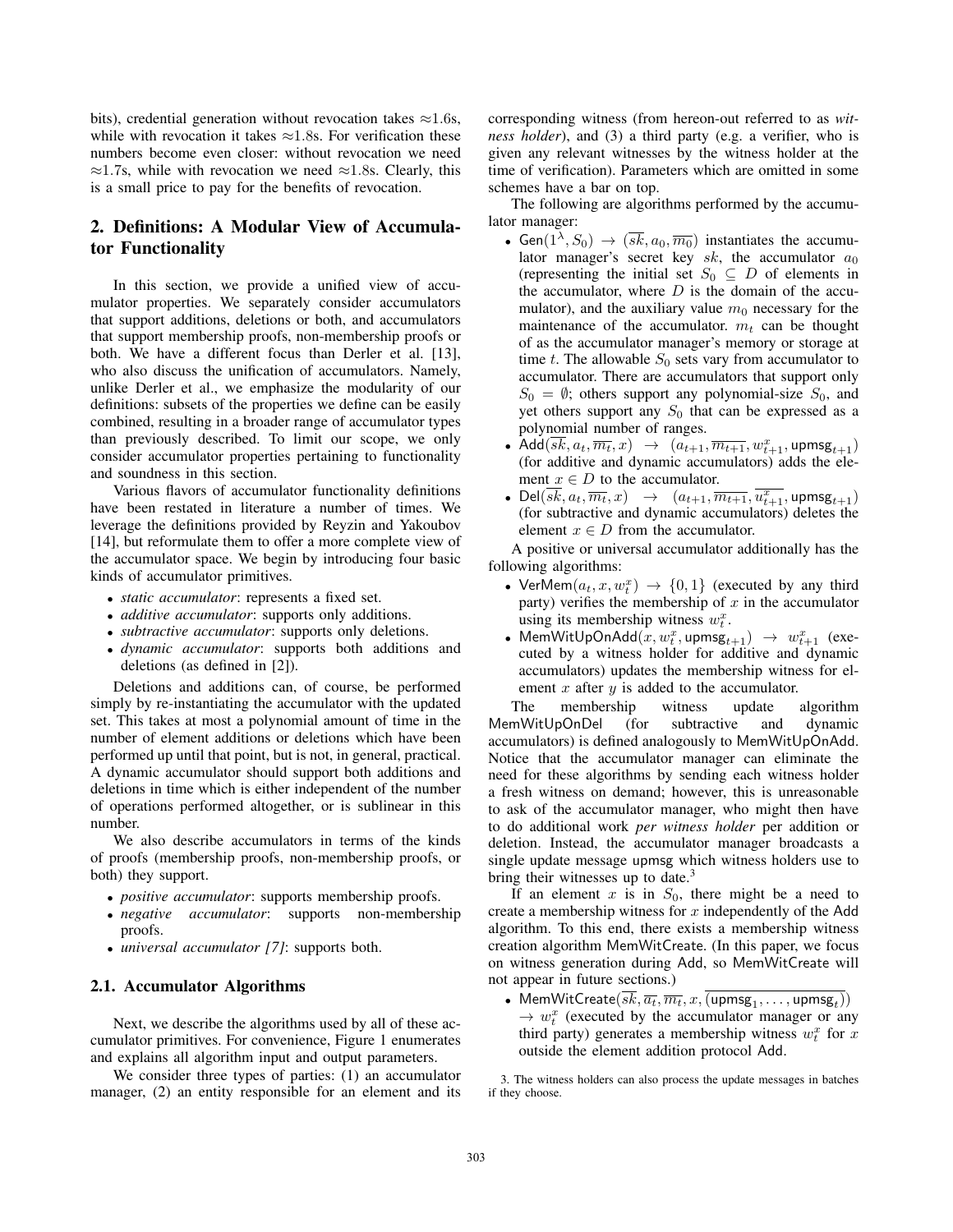- $\lambda$ : The security parameter.
- D: The domain of the accumulator (the set of elements that the accumulator can accumulate). Often, D includes all elements (e.g.,  $\{0, 1\}^*$ ). Sometimes, D is more limited (e.g., primes of a certain size).
- $sk:$  The accumulator manager's secret key or trapdoor. (The corresponding public key, if one exists, is not modeled here as it can be considered to be a part of the accumulator itself.)
- t: A discrete time / operation counter.
- $a_{t}$ : The accumulator at time t.
- $m_t$ : Any auxiliary values which might be necessary for the maintenance of the accumulator. These are typically held by the accumulator manager. Note that while the accumulator itself should be constant (or at least sub-linear) in size,  $m$  may be larger.
- $S_t$ : The set of elements in the accumulated set at time t. Note that  $S_0$  can be instantiated to be different, based on the initial sets supported by the accumulator in question. Most accumulators assume  $S_0 = \emptyset$ .
- $x, y$ : Elements which might be added to the accumulator.
- $w_t^x, u_t^x$ The witness that element  $x$  is (respectively, is not) in accumulator  $a_t$  at time  $t$ .
- $u_{\text{p}}$  are A broadcast message sent (by the accumulator manager, if one exists) at time t to all witness holders immediately after the accumulator has been updated. This message is meant to enable all witness holders to update the witnesses they hold for consistency with the new accumulator. It will often contain the new accumulator  $a_t$ , and the nature of the update itself (e.g., "x has been added and witness  $w_t^x$  has been produced"). It may also contain other information.
- $u$ pmsgtp $,$ : A broadcast message sent (by the accumulator manager, if one exists) at time  $t$  to all third party verifiers immediately after the accumulator has been updated. This message is meant to provide the third parties with up to date values (the accumulator  $a_t$ ) to verify proofs of membership or non-membership against. It may also contain other information.
	- upmsg<sub>t</sub>: All of the information broadcast (by the accumulator manager, if one exists) at time t. upmsg<sub>t</sub> = (upmsgwh<sub>t</sub>, upmsgtp<sub>t</sub>). We often use upmsg instead of upmsgwh and upmsgtp, since these are frequently the same.

|                                       | Static |     |     | Additive |     |     | Subtractive |     |     | Dynamic      |     |     |
|---------------------------------------|--------|-----|-----|----------|-----|-----|-------------|-----|-----|--------------|-----|-----|
|                                       | Pos    | Neg | Uni | Pos      | Neg | Uni | Pos         | Neg | Uni | Pos          | Neg | Uni |
| <b>Accumulator Manager Algorithms</b> |        |     |     |          |     |     |             |     |     |              |     |     |
| Gen                                   | √      | v   |     |          |     |     | v           |     | √   | v            | √   | ✓   |
| Add                                   |        |     |     | √        |     | ✓   |             |     |     | $\checkmark$ | √   | ✓   |
| Del                                   |        |     |     |          |     |     | √           | V   | √   | v            | √   | √   |
| <b>MemWitCreate</b>                   | √      |     | √   | √        |     | √   | √           |     | √   |              |     | √   |
| NonMemWitCreate                       |        | v   |     |          |     | √   |             |     | √   |              | √   |     |
| Witness Holder Algorithms             |        |     |     |          |     |     |             |     |     |              |     |     |
| MemWitUpOnAdd                         |        |     |     | √        |     | √   |             |     |     | √            |     | ✓   |
| MemWitUpOnDel                         |        |     |     |          |     |     | √           |     | √   |              |     |     |
| NonMemWitUpOnAdd                      |        |     |     |          |     | √   |             |     |     |              | √   | √   |
| NonMemWitUpOnDel                      |        |     |     |          |     |     |             | V   | √   |              | √   | √   |
| Third Party Algorithms                |        |     |     |          |     |     |             |     |     |              |     |     |
| VerMem                                | √      |     | ✓   | √        |     | ✓   | √           |     | √   | √            |     | ✓   |
| <b>VerNonMem</b>                      |        | v   |     |          |     | √   |             |     | √   |              | v   |     |

Figure 1. Accumulator algorithm input and output parameters.

Figure 2. Accumulator Algorithms.

For negative and universal accumulators, the nonmembership witness creation algorithm NonMemWitCreate, the non-membership verification algorithm VerNonMem, and the non-membership witness update algorithms NonMemWitUpOnAdd and NonMemWitUpOnDel are defined analogously to MemWitCreate, VerMem, MemWitUpOnAdd, and MemWitUpOnDel, respectively.

The presence or absence of all of these algorithms is simple to infer from the accumulator type. For convenience, Figure 2 describes the algorithms corresponding to each accumulator type.

#### 2.2. Accumulator Security Properties

In this section, we describe accumulator security properties. Though in Section 2.1 we described many different types of accumulators, here we limit ourselves to positive dynamic accumulators, because our focal construction Braavos is positive and dynamic. Additionally, for simplicity, we assume that the initial set  $S_0$  is empty. If desired, our definitions can be extended to other initial sets, and other accumulator types, in a straightforward way.

Naturally, accumulators must be both correct and sound. We refer to Reyzin and Yakoubov [14] for formal definitions of correctness. Informally, in a positive accumulator, *correctness* requires that for every element in the accumulator,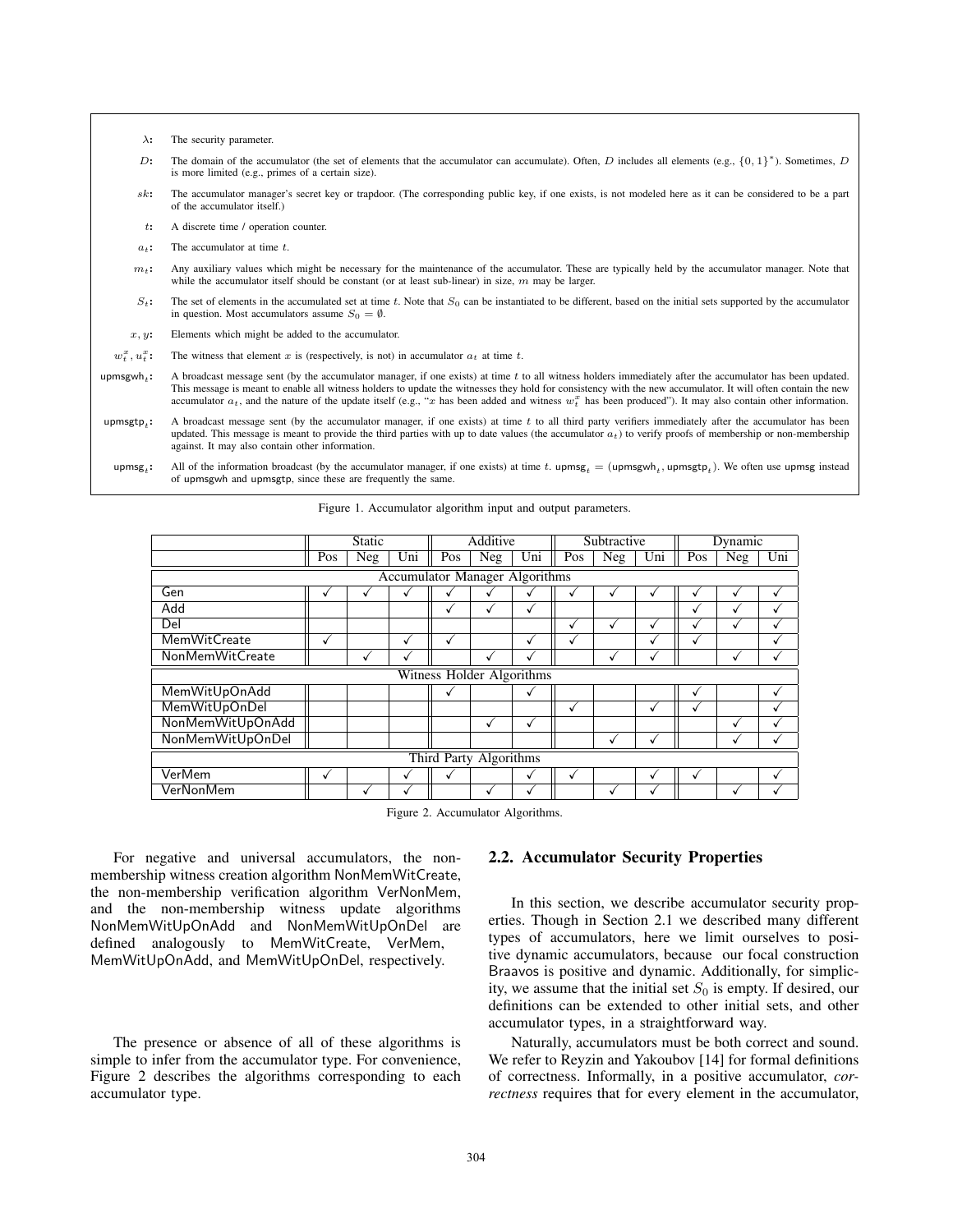an honest membership witness holder can always prove membership.

In a positive accumulator, *soundness* (also referred to as *security* or *collision-freeness*) requires that for every element not in the accumulator it is infeasible to prove membership. We present two definitions of soundness for positive dynamic accumulators with  $S_0 = \emptyset$  (that is, positive dynamic accumulators which start empty): *adaptive* soundness (Definition 1), and *non-adaptive* soundness (Definition 2). Adaptive soundness is the standard definition of accumulator soundness; it is referred to simply as soundness. We introduce non-adaptive soundness as a building block for our new accumulator, Braavos, as described in Section 3. Informally, in non-adaptive soundness, the adversary must commit to his choice of elements to add in advance, whereas in adaptive soundness the adversary can choose these elements on the fly.

Definition 1. *A positive dynamic accumulator is* adaptively sound *(or simply* sound*) if for all security parameters* λ*, for all stateful probabilistic polynomial-time adversaries* A *with black-box access to* Add *and* Del *oracles (which take elements* x*) on accumulator* a*, it holds that:*

$$
\Pr\left[\begin{array}{l} (\overline{sk}, a_0, \overline{m_0}) \leftarrow \text{Gen}(1^\lambda, \emptyset); \\ (x, w) \leftarrow \mathcal{A}^{\text{Add}, \text{Del}}(a_0, \overline{m_0}); \\ x \notin S: \\ \text{VerMem}(a, x, w) = 1 \end{array}\right] \leq \nu(\lambda)\,,
$$

*where* ν *is a negligible function in the security parameter,* x *is an element that is not currently a member (* $x \notin S$ *, where* S *started out empty and was updated with every call to* Add *and* Del*), and* a *is the accumulator after the adversary made all of his calls to* Add *and* Del*.*

Our definition assumes that inputs to Add and Del are in D and that Del does nothing when called on an element that is not in the accumulated set. Some external mechanisms must ensure that this is indeed the case, or else soundness is not guaranteed. This notion of soundness is sufficient for many scenarios, including anonymity-preserving revocation described in this paper.

We also define a weaker notion of soundness in which the elements are picked in advance (though the ordering of their additions and deletions may still be adaptive).

Definition 2. *A positive dynamic accumulator is* nonadaptively sound *(NA-sound) if the conditions in Definition 1 hold with the following modification: before* Gen *is run, the adversary* A *produces a set of elements*  $x_1, \ldots, x_q \in D$ , *and queries to* Add *and* Del *must come from this set.*

This weaker notion of soundness suffices to ensure soundness for randomly chosen elements, because it does not matter when they are chosen.

#### 3. Modular Accumulator Constructions

In this section, we introduce the idea of combining different accumulators to obtain new accumulators with different properties. This technique can lead to the creation of more efficient accumulators, such as the Braavos accumulator described in Section 4.

We focus here on obtaining an accumulator with strong security and functionality properties from two weaker ones. We describe other modular constructions, which achieve rich functionality by combining simpler accumulators, in the full version of this paper [1].



Figure 3. Our Modular Accumulator Construction H. All accumulators in this diagram are positive.  $R$  denotes random elements. A specific (particularly efficient) instantiation of this construction is discussed further in Section 4.

Given an (adaptively) sound positive additive accumulator  $ACC<sub>A</sub>$  and non-adaptively sound (NA-sound) positive dynamic accumulator  $ACC_{NA}$ , we can build an adaptively sound dynamic accumulator ACC, as shown in Figure 3.<sup>4</sup> We call this construction "Construction H". Its algorithms are described in Figures 4 through 6. When an element  $x$  is added, the accumulator manager selects a random element  $r$  from the domain  $D$  of ACC<sub>NA</sub>. She then adds  $r$  to  $ACC_{NA}$ , and  $(x, r)$  to  $ACC_{A}$ . (Recall that random elements can always be safely accumulated in non-adaptively sound accumulators, since those random elements can be chosen without using any information about the accumulator.) When deleting  $x$ , the accumulator manager removes  $r$  from  $ACC<sub>NA</sub>$ . Proving the membership of x in ACC consists of producing an r and proving that ( $r \in \text{ACC}_{\text{NA}}$ )  $\wedge$  ( $(x, r) \in$  $ACC<sub>A</sub>$ ).

Note that, in order to support deletions, the accumulator manager must store a mapping from every element  $x$  to the corresponding  $r$ . This can be avoided by having the accumulator manager use a pseudorandom function  $F_s$ (where s is the secret pseudorandom function seed) to select an r corresponding to a given x:  $r = F_s(x)$ . Even though this causes elements added to ACC<sub>NA</sub> to be computed rather than chosen at random (therefore seemingly requiring

<sup>4.</sup> Shamir and Tauman [15] achieve a similar goal of construct chosen message unforgeable signatures from random message unforgeable ones by using a different technique.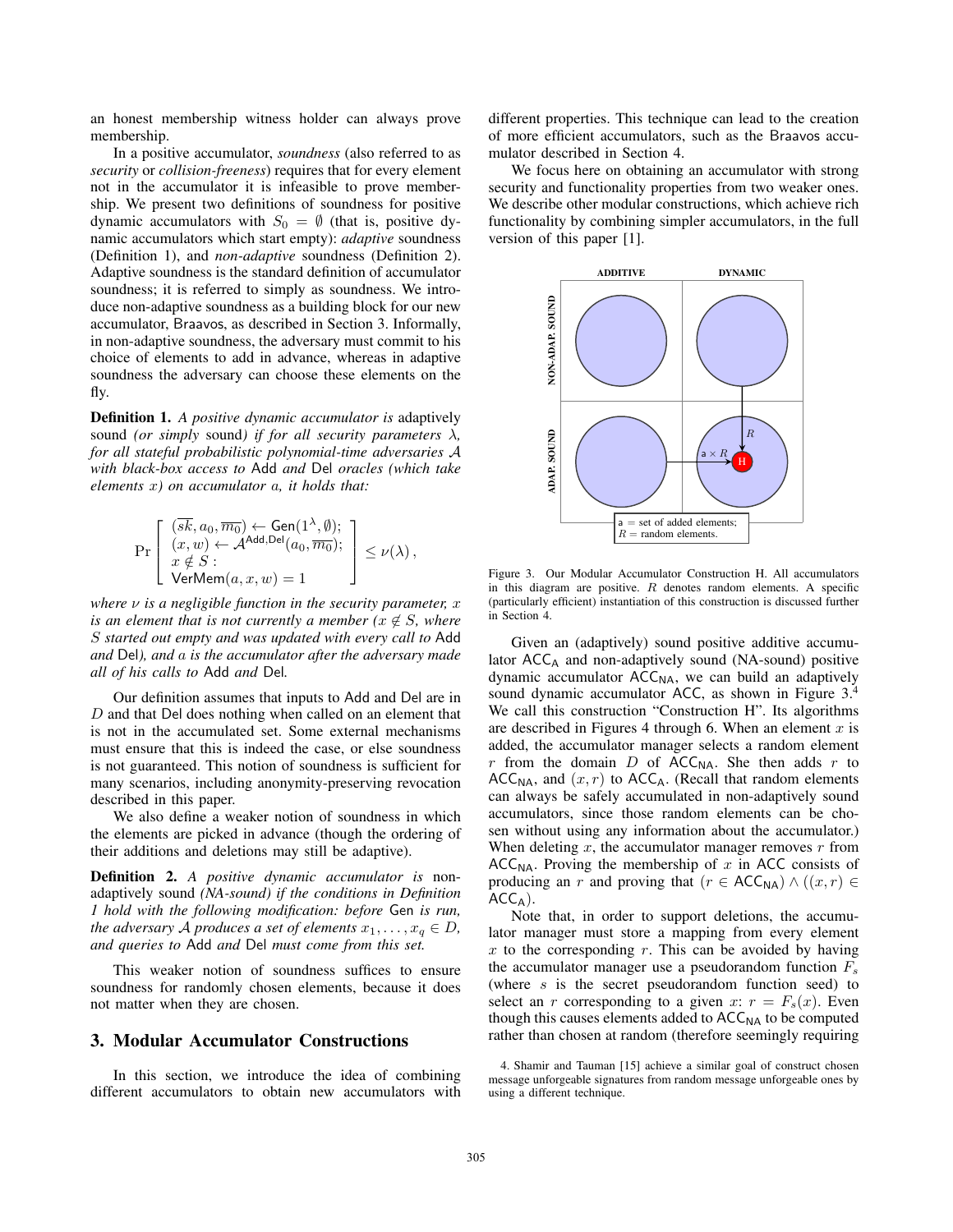$\mathsf{Gen}(1^\lambda,\emptyset)$ : 1)  $(ACC_A.a, ACC_A.m, ACC_A.sk) \leftarrow ACC_A.Gen(1^{\lambda}, \emptyset)$ 2)  $(ACC_{NA}.a, ACC_{NA}.m, ACC_{NA}.sk) \leftarrow ACC_{NA}.Gen(1^{\lambda}, \emptyset)$ 3) Let  ${F_s}_{s \in \{0,1\}}$  be a pseudorandom function family whose range is the domain of  $ACC_{NA}$ ; pick  $s \in \{0, 1\}^{\lambda}$  at random. 4) Let  $sk = (ACC_A.sk, ACC_{NA}.sk, s)$ . 5) Let  $a = (ACC_A.a, ACC_{NA}.a)$ . 6) Let  $m = (ACC_A.m, ACC_{NA}.m)$ . 7) Return  $(s\hat{k}, a, m)$ .  $Add(sk, a, m, x)$ : 1) Set  $r = F_s(x)$ . 2)  $(ACC_A.a, ACC_A.m, ACC_A.w, ACC_A.upmsg)$  ←  $ACC_A. Add(ACC_A.sk, ACC_A.a, ACC_A.m, (x, r)).$ 3)  $(ACC_{NA}.a, ACC_{NA}.m, ACC_{NA}.w, ACC_{NA}.upmsg)$  $ACC_{NA}$ . Add( $ACC_{NA}$ .sk,  $ACC_{NA}$ .a,  $ACC_{NA}$ .m, r). 4) Let  $w = (ACC_A.w, ACC_{NA}.w)$ . 5) Let upmsg =  $(ACC_A.\upmu msg, ACC_{NA}.\upmu msg)$ . 6) Return  $(a, m, w,$  upmsg).  $Del(sk, a, m, x);$ 1) Set  $r = F_s(x)$ .<br>
2) Let (ACC<sub>NA</sub>.a, ACC<sub>NA</sub>.m, ACC<sub>NA</sub>.upmsg) ←<br>
ACC<sub>NA</sub>.Del(ACC<sub>NA</sub>.sk, ACC<sub>NA</sub>.a, ACC<sub>NA</sub>.m, r). ACC<sub>NA</sub>.Del( $\widehat{ACC}_{NA}.sk$ , ACC<sub>NA</sub>.a, ACC<sub>NA</sub>.m, r).<br>3) Return (a, m, ACC<sub>NA</sub>.upmsg).

Figure 4. Construction H from Figure 3 accumulator manager algorithms (Gen, Add, Del and MemWitCreate), in terms of the underlying positive adaptively sound accumulator  $ACC<sub>A</sub>$  and positive dynamic non-adaptively sound accumulator  $ACC_{NA}$ . In all of these algorithms, we assume that  $sk = (ACC_A.sk, ACC_{NA}.sk, s), a = (ACC_A.a, ACC_{NA}.a), and m =$  $(ACC_A.m, ACC_{NA}.m).$ 

MemWitUpOnAdd $(a, x, w,$ upmsg): 1) Parse  $(ACC_A.upmsg, ACC_{NA}.upmsg) = upmsg.$ 2) Parse  $(ACC_A.w, ACC_{NA}.w) = w.$ <br>3)  $ACC_A.w \leftarrow ACC_A.M$  $\widetilde{\mathsf{ACC}}_{\mathsf{A}}.\mathsf{MemWitUpOnAdd}(x,\mathsf{ACC}_{\mathsf{A}}.w,$  $ACC_A.upmsg$ ).<br>ACC<sub>NA</sub>.*w* 4)  $ACC_{NA}.w \leftarrow ACC_{NA}.MemWitUpOnAdd(x, ACC_{NA}.w,$  $ACC<sub>NA</sub>.upmsg$ ). 5) Return  $w = (\text{ACC}_A.w, \text{ACC}_{\text{NA}}.w)$ . MemWitUpOnDel $(a, x, w,$ upmsg): 1) Parse  $(\mathsf{ACC}_\mathsf{A}.w,\mathsf{ACC}_\mathsf{NA}.w) = w.$ <br>2)  $\mathsf{ACC}_\mathsf{NA}.w \leftarrow \mathsf{ACC}_\mathsf{NA}.\mathsf{Me}$  $ACC<sub>NA</sub>$ .MemWitUpOnAdd $(x, ACC<sub>NA</sub>,w,$ upmsg). 3) Return  $w = (ACC_A.w, ACC_{NA}.w)$ . The witness holder can run BatchMemWitUpOnDel immediately before producing a proof.

Figure 5. Construction H from Figure 3 witness holder algorithms (MemWitUpOnAdd and MemWitUpOnDel), in terms of the underlying positive adaptively sound accumulator  $ACC<sub>A</sub>$  and positive dynamic nonadaptively sound accumulator  $ACC_{NA}$ . Note that when Construction H is instantiated with a digital signature scheme as the positive accumulator ACCA, there is no need for a MemWitUpOnAdd algorithm.

adaptive soundness rather than non-adaptive soundness), non-adaptive soundness is still sufficient because of the indstinguishability of the pseudorandom and random cases.

The correctness of Construction H follows by inspection.

Theorem 1. *Construction H is an adaptively sound positive*

 $VerMem(a, x, w)$ : 1) Parse  $(ACC_A.a, ACC_{NA}.a) = a$ . 2) Parse  $(ACC_A.w, ACC_{NA}.w) = w$ . 3) Let  $b_1 \leftarrow \text{ACC}_A.\text{VerMem}(\text{ACC}_A.a, x, \text{ACC}_A.w).$ 4) Let  $b_2 \leftarrow \text{ACC}_{\text{NA}}.\text{VerMem}(\text{ACC}_{\text{NA}}.a, x, \text{ACC}_{\text{NA}}.w)$ . 5) Return 1 if  $b_1 = b_2 = 1$ , and return 0 otherwise.

Figure 6. Construction H from Figure 3 third party algorithms (VerMem), in terms of the underlying positive adaptively sound accumulator ACCA and positive dynamic non-adaptively sound accumulator  $ACC<sub>NA</sub>$ .

*dynamic accumulator if* ACC<sup>A</sup> *is a positive additive adap*tively sound accumulator, ACC<sub>NA</sub> is a positive dynamic non*adaptively sound accumulator, and*  $F_s$  *is a pseudorandom function.*

*Proof.* The proof consists of a reduction to the adaptive soundness of  $ACC<sub>A</sub>$ , or the non-adaptive soundness of  $ACC<sub>NA</sub>$ , or the pseudorandomness of  $F_s$ . We give only the outline here, because the formal reductions are simple exercises. If an adversary produces a witness for an element that is not a member of the accumulated set, then there are two cases: either the element was never added, or it was deleted. In the first case, the adversary has succeeded in breaking the adaptive soundness of  $ACC<sub>A</sub>$ . In the second case, the adversary has succeeded in forging a witness for a pseudo-random element in  $ACC_{NA}$ . We know that if truly random elements were used in  $ACC<sub>NA</sub>$ , then this would break the non-adaptive soundness of  $ACC<sub>NA</sub>$ , since random elements could have been chosen non-adaptively. Thus, if the adversary is able to forge a witness for  $ACC<sub>NA</sub>$  with pseudorandom elements, the adversary breaks either the non-adaptive soundness of  $ACC<sub>NA</sub>$  or the pseudorandomness of  $F_s$ .

## 4. Braavos: A Communication-Optimal Adaptively Sound Dynamic Accumulator

In this section we introduce the Braavos accumulator, which is an instantiation of construction H from Figure 3. Braavos is an adaptively sound positive dynamic accumulator derived from an adaptively sound positive additive accumulator  $ACC<sub>A</sub>$  and an non-adaptively sound positive dynamic accumulator  $ACC<sub>NA</sub>$ .

We aim for Braavos to have two properties: communication optimality [16] and efficient zero knowledge proofs, as described in Section 4.4. Our choice of underlying adaptively sound accumulator  $ACC<sub>A</sub>$  in Braavos is the CL signature scheme [17], because it supports efficient zero knowledge proofs of knowledge of a signature on a committed value. Note that though construction  $H$  has a MemWitUpOnAdd algorithm (described in Figure 5), this algorithm is not used by Braavos, since signatures do not require witness updates when additions take place.

The challenge that remains is finding a communication-optimal, dynamic, non-adaptively sound accumulator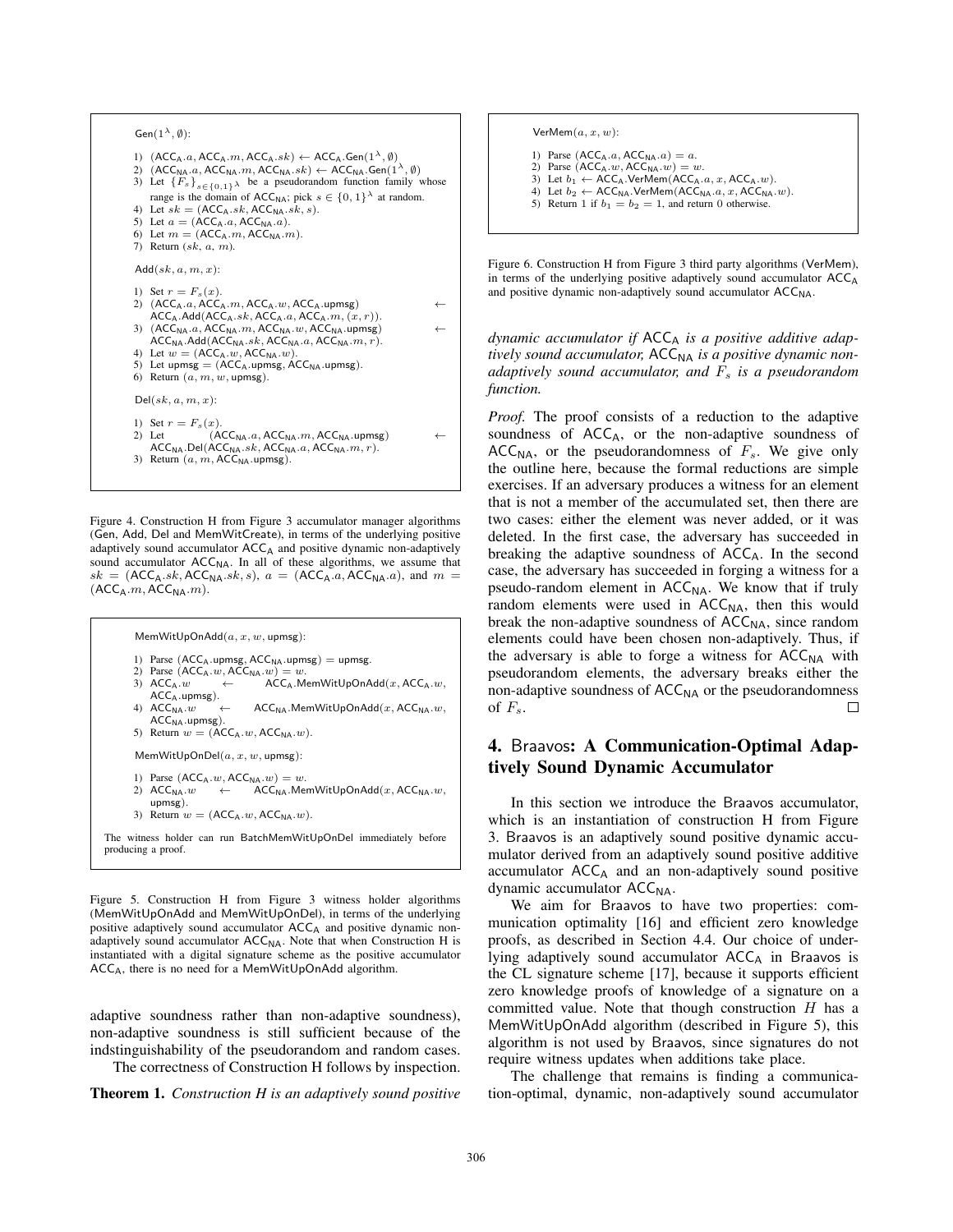$ACC<sub>NA</sub>$ .  $ACC<sub>NA</sub>$  should only require membership witness updates upon element deletions, not element additions. In Section 4.1, we describe CL-RSA-B, which is exactly such an accumulator.

## 4.1. CL-RSA-B: A Communication-Optimal Non-Adaptively Sound Dynamic Accumulator

In this section, we formally describe the CL-RSA-B accumulator, which was informally introduced by Camenisch and Lysyanskaya [2] in a remark on page 12. The CL-RSA-B accumulator is similar to the standard RSA accumulator [2], which evolves the accumulator value (as well as all membership witnesses) with every addition and deletion. The CL-RSA-B accumulator, unlike the RSA accumulator, evolves the accumulator value with every deletion only. However, the price is that, as far as we can tell, the CL-RSA-B accumulator is only non-adaptively sound.

*The RSA Accumulator.* In order to understand the CL-RSA-B accumulator, it helps to understand the RSA accumulator first. Its value is a quadratic residue  $a$  modulo  $n$ , where *n* is an RSA modulus:  $n = pq$ , where  $p = 2p' + 1$  and  $q = 2q' + 1$  for prime p, p', q, and q'. The domain D of the RSA accumulator consists of all odd positive prime integers x. 5

During the addition of  $x$  to the accumulator, the new accumulator value is computed as  $a_{t+1} = a_t^x \bmod n$ . The membership witness  $w$  for  $x$  is then defined to be the old accumulator value  $a_t$ . A membership verification consists of checking that  $a = w^x \mod n$ . When another element y is added to the accumulator, the membership witness for  $x$  is updated by taking  $w_{t+1} = w_t^y \bmod n$ .

When an element  $y$  is deleted, the accumulator manager (who knows the trapdoor  $p'q'$ ) computes the new accumulator as  $a_{t+1} = a_t^{y^{-1} \bmod p'q'} \bmod n$ . The membership witness  $w$  for  $x$  can then be updated using the Bezout coefficients b and c such that  $bx + cy = 1$ . (Recall that the domain  $D$  of the accumulator contains only odd prime numbers, so such  $b$  and  $c$  are guaranteed to exist.) The new witness is computed as  $w_{t+1} = w_t^c a_{t+1}^b \text{ mod } n$ .

*The* CL*-*RSA*-*B *Accumulator.* The CL-RSA-B accumulator preserves the relationship between the accumulator value and the witnesses, but avoids computing a new accumulator value and updating witnesses during each addition. Instead, during the addition of odd prime  $x$  the accumulator manager keeps the accumulator constant, and computes the membership witness w for x as  $w = a^{x^{-1} \bmod p' q'} \bmod n$ . Notice that this eliminates the need for updating existing membership witnesses during additions. The process for proving membership and for deletions is the same as in the RSA accumulator. The algorithms of the CL-RSA-B accumulator are detailed in Figure 7.

```
1) Select two λ-bit safe primes p = 2p' + 1 and q = 2q' + 1 where p' and q' are also prime, and let n = pq. (Consider n to be public knowledge from hereon out; it is actually a part of the accumulator
    value a, but for simplicity we will not refer to it as such.)
2) Let sk = p'q'.
3) Select a random integer a' \leftarrow \mathbb{Z}_n^*.
4) Let a = (a')^2 \mod n.
5) Return (sk, a).
Add(sk, a, x):
1) Check that x \in D (that is, that x is an odd prime). If not, FAIL.<br>2) Let w = a^{x^{-1} \mod p'q'} \mod n.
3) Return (a, w, \text{upmsg} = \bot).
Del(sk, a, x):
1) Check that x \in D (that is, that x is an odd prime). If not, FAIL.<br>2) Let a = a^{x^{-1} \mod p'q'} \mod n.
3) Let upmsg = (a, x).
4) Return (a, upmsg).
MemWitUpOnDel(a, x, w, upmsg):1) Parse (a, y) =upmsg.
2) Compute Bezout coefficients b, c such that bx+cy = 1. (Given that
    x \neq y, since both x and y are prime, such b and c are guaranteed
    to exist.)
3) Let w = w^c a^b \mod n.
4) Return w.
VerMem(a, x, w):
1) Return 1 if a = w^x \mod n.
2) Return 0 otherwise.
```
 $Gen(1^{\lambda}, \emptyset)$ :

Figure 7. CL-RSA-B algorithms.

CL*-*RSA*-*B *Soundness.* The RSA accumulator is adaptively sound, meaning that an adversary cannot find a membership witness for an element that is not a member even if she chooses which elements should be added, optionally based on accumulator and witness values she has previously seen.

The CL-RSA-B accumulator is non-adaptively sound, meaning that an adversary cannot find a membership witness for an element that is not a member if she chooses all elements to add prior to seeing any accumulator information. In particular, the CL-RSA-B accumulator is sound when only random elements are added to the accumulator, since those can be chosen prior to seeing any accumulator or witness values.<sup>6</sup> This holds under the *strong RSA assumption* [18].

Assumption 1 (Strong RSA). *For any probabilistic polynomial-time adversary* A*,*

$$
\Pr[p, q \leftarrow \{\lambda \text{-bit safe primes}\}; n = pq; t \leftarrow \mathbb{Z}_n^*;
$$
  

$$
(r, e) \leftarrow \mathcal{A}(n, t) : t = r^e \mod n \land e \text{ is prime}] = \nu(\lambda)
$$

*For some negligible function* ν*.*

6. We are not certain whether CL-RSA-B is also adaptively sound. Proving that it is or is not is an open problem. It is adaptively sound when the when a polynomial-size subset of  $D$  is used as the domain; however, this is a very limiting restriction.

<sup>5.</sup> Note that  $p'$  or  $q'$  cannot themselves be accumulated, since  $(p')^{-1} \mod p'q'$  and  $(q')^{-1} \mod p'q'$  do not exist; however, that only happens with negligible probability in the adaptive soundness game in Definition 1, since if the adversary finds  $p'$  or  $q'$ , he or she has succeeded in factoring n.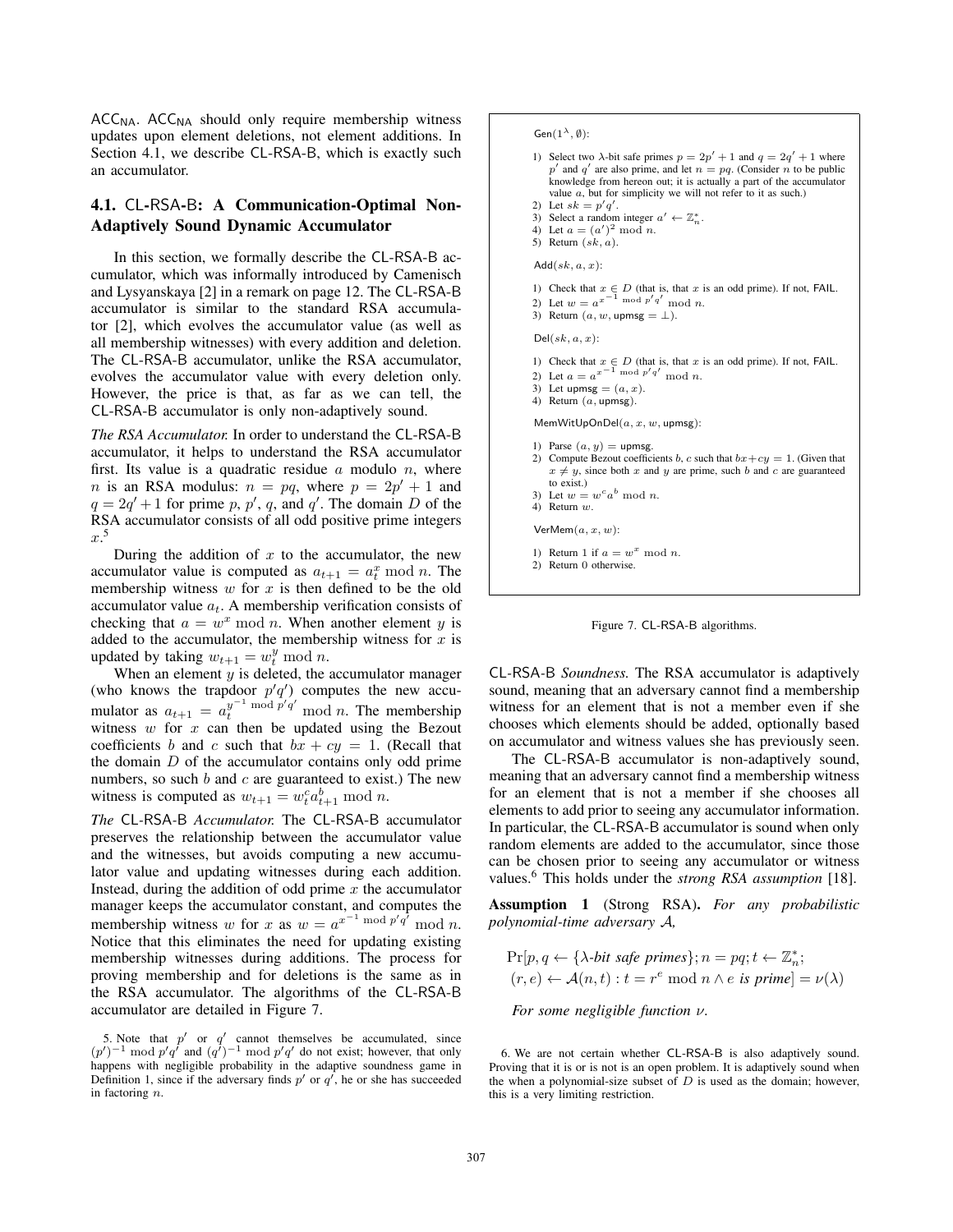Theorem 2. *The* CL*-*RSA*-*B *accumulator with a domain* D *consisting of odd primes is non-adaptively sound under the strong RSA assumption.*

*Proof.* In Figure 8, we reduce the non-adaptive soundness of the CL-RSA-B accumulator to the strong RSA assumption. The reduction  $R$  takes in an RSA integer  $n$  and a random value  $t \in \mathbb{Z}_n^*$ , and returns r, e such that  $t = r^e \bmod n$ . R leverages an adversary  $A$  which can break the non-adaptive soundness of the CL-RSA-B accumulator; that is, after making addition (Add) and deletion (Del) queries on elements chosen before seeing the initial state of the accumulator, A can produce an odd prime  $x$  and a witness  $w$  such that  $a = w^x \mod n$ , and x is not in the accumulator.

 $\mathcal R$  must be able to answer two types of queries from A: Add queries on the non-adaptively chosen elements, and Del queries on the same elements. Let  $q_{\text{Add}}$  be an upper bound on the number of Add queries, and  $q_{\text{Del}}$  be an upper bound on the number of Del queries  $A$  can make. During the setup phase, having received the elements  $x_1, \ldots, x_{q_{\text{Add}}}$ from  $A$ , the reduction  $R$  creates an accumulator for which it can answer Add and Del queries on elements  $x_1, \ldots, x_{q_{\text{Add}}}$ . It does so by starting with  $a = t^2 \mod n$ , and raising a to the power of the elements. By raising  $a$  to the power of  $x_j^{\text{q}_{\text{Del}}}$ ,  $\mathcal R$  creates an accumulator value for which it is able to answer Del and Add queries on  $x_i$  even if A spends all of its Del queries on that one element. However, if A forges a witness w for  $x_i$  (after having added and deleted it fewer than  $q_{\text{Del}}$  times), the reduction won't be able to use w to break the strong RSA assumption, since it already knows w! For that reason,  $R$  guesses a "target" element  $x_i$  from among  $x_1, \ldots, x_{q_{\text{Add}}}$ , and the number  $e_j$  of times that  $x_j$ will be added and deleted before the forgery (which can be anywhere from 0 to  $q_{\text{Del}}$ ), and only raises t to the power of  $x_j^{e_j}$ , not  $x_j^{q_{\text{Del}}}$ . Figure 8 shows the details of how the reduction picks an accumulator value based on  $x_1, \ldots, x_{q_{\text{Add}}}$ , how it answers Add and Del queries, and how it then uses the output of  $A$  to break the strong RSA assumption.

This reduction succeeds as long as:

- 1) During the query phase,  $R$  does not output FAIL.  $R$ does not output FAIL if the target exponent  $e_i$  was chosen correctly, which happens with probability  $\frac{1}{q_{\text{Del}}+1}$ .
- 2) During the output phase,  $R$  does not output FAIL. If  $A$ outputs a witness for an element  $x_i \in \{x_1, \ldots, x_{q_{\text{Add}}}\},$  $\mathcal R$  does not output FAIL as long as:
	- a) R makes x the "target" prime (that is,  $j = i$ ). This happens with probability  $\frac{1}{q_{\text{Add}}}.$
	- b) R correctly chooses the target exponent  $e_i$  for x. This happens with probability  $\frac{1}{q_{\text{Dgl}}+1}$ . However, this is already accounted for in item 1.
- 3) A succeeds in breaking the security of the CL-RSA-B accumulator, which we assume happens with nonnegligible probability  $\epsilon$ .

As long as  $R$  does not output FAIL,  $A$  sees the same transcript it would when interacting with a real accumulator manager. The probability of the reduction  $R$  succeeding is 1  $q_{\rm Add}$  $\frac{1}{q_{\text{Del}}+1} \epsilon$ , which is non-negligible.

```
\mathsf{Setup}(n,t,q_\mathsf{Add},q_\mathsf{Del}):
```
- 1) Let  $x_1, \ldots, x_{q \text{Add}}$  be the distinct odd primes provided by the
- adversary A.<br>2) Let  $a = t^2$  (so as to make a a quadratic residue).
- 3) Let  $e_c = 2$  be the current exponent linking t to a. (So,  $a =$  $t^{e_c}$  mod *n* is an invariant.)
- 4) Pick a random index  $j \leftarrow \{1, \ldots, q_{\text{Add}}\}.$
- 5) For  $i \in [1, \ldots, q_{\text{Add}}]$ :
	- a) If  $i = j$ : pick a random  $e_i \leftarrow \{0, \ldots, q_{\text{Del}}\}.$
	-
	- b) Else:  $e_i = q_{\text{Del}}$ .<br>c) Let  $a = a^{(x_i^{e_i})} \mod n$ .
	- d) Let  $e_c = e_c x_i^{e_i}$ .
- 6) Return  $a = e_i^{e_c} \mod n$  to the adversary A.

 $Add(x_i):$ 

```
1) If e_i = 0: FAIL.
```
2) Let  $w = t^{e_c/x_i} \mod n$ . (Note that  $e_c$  must be divisible by  $x_i$ , since  $e_c$  has a factor of  $x_i^{e_i}$ , and  $e_i > 0$ .) 3) Return w.

 $Del(x_i):$ 

- 1) If  $e_i = 0$ : FAIL.
- 2) Let  $e_c = e_c / x_{i}$ . (Note that  $e_c$  must be divisible by  $x_i$ , since  $e_c$  has a factor of  $x_i^{e_i}$ , and  $e_i > 0$ .)
- 3) Let  $e_i = e_i 1$ .
- 4) Let  $a = t^{e_c} \mod n$ .
- 5) Let upmsg =  $(a, x_i)$ . 6) Return  $(a, upmsg)$ .
- 

 $Output(e, w)$ :

- 1) Check that  $a = w^e \mod n$ . If not, FAIL.
- 2) If  $e = x_i$  for  $i \in \{1, \ldots, q_{\text{Add}}\}$  and  $(i \neq j$  or  $e_i > 0$ ): FAIL. 3) We know that  $e$  and  $e_c$  must be relatively prime;  $e_c$  has no factors outside of  $x_1, \ldots, x_{q_{\text{Add}}}$ , and those factors have powers  $e_i$ . So,  $\mathcal{R}$  can compute Bezout coefficients  $b$ ,  $c$  such that  $be + ce_c = 1$ . 4) Let  $r = t^b w^c \mod n$ .
- (Let  $y = t^{e^{-1} \mod p'q'} \mod n$ ; equivalently,  $y^e \mod n = t$ . Since  $w^e$  mod  $n = a$  and  $t^{e_c}$  mod  $n = (y^e)^{e_c}$  mod  $n =$ a, it follows that  $w = y^{e_c} \mod n$ . So,  $r = t^b w^c$  $(y^e)^b(y^{e_c})^c = y^1 = y.$ 5) Return  $(r, e)$ .

Figure 8. Reduction  $R$  from the non-adaptive soundness of CL-RSA-B to the strong RSA assumption.



*Other Approaches for Expanding the Domain and Getting Adaptive Soundness for* CL*-*RSA*-*B*.* The domain D of CL-RSA-B consists of odd primes. Such a limited domain is not a problem for our main application, because the Braavos accumulator manager can choose a (psuedo)random prime r when a new element is added to the accumulator for the first time, as described in Construction H. In fact, Construction H can be viewed as one approach to expanding the domain of CL-RSA-B and obtaining adaptive security for it. Here we briefly mention other approaches. Let  $D'$  be the desired domain. Let f be a mapping from  $D'$  to  $\lambda$ -bit odd primes. To add  $x \in D'$  to the accumulator, add  $f(x)$  instead. We can obtain adaptive soundness in the following ways:

• We can model  $f$  as a random oracle (the proof is straightforward).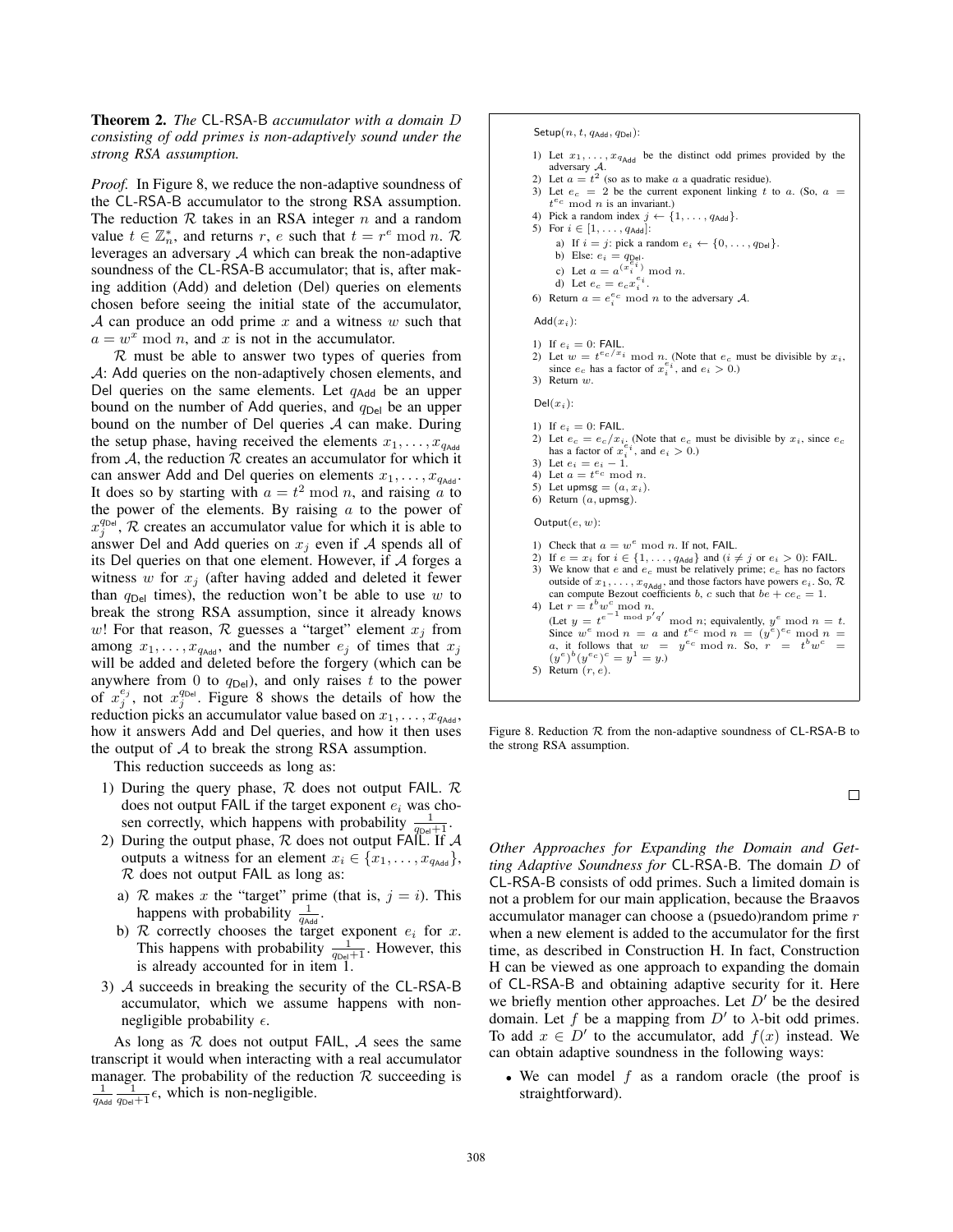- We can avoid the random oracle by making a different strong assumption instead: namely, the assumption that  $f$  is collision-resistant, and the very strong "adaptive strong-RSA assumption". Informally, the adaptive strong-RSA assumption states that even given an oracle that can take roots modulo  $n$ , it is difficult to find new roots whose power is relatively prime to those of the roots produced by the oracle.
- We can get somewhat better assumptions by having  $f$ be a randomized mapping, and include the randomness  $R$  as part of the witness. Then, assuming that for every two elements  $x_1$  and  $x_2$ , the distributions  $f(x_1; R)$  and  $f(x_2; R)$  (over random choices of R) are statistically close, we can use the technique from [19]. To do so, we need to assume that the strong RSA assumption (Assumption 1) also holds in a model where there exists an oracle  $O$  that on input x, p returns a random R such that  $f(R; x) = p$ .
- Alternatively, we can use the strong-RSA assumption without modification if  $f$  is a trapdoor hash function, following the technique of [15].

All of these approaches require  $f$  that maps to primes. A way to build such  $f$  is described in [20, Section 3.2] (see also [21, Section 7]).

#### 4.2. Braavos Soundness

The Braavos accumulator uses Camenisch-Lysyanskaya (CL) signatures [17] as the underlying positive accumulator ACCA, and the CL-RSA-B accumulator as the underlying dynamic positive non-adaptively sound accumulator ACC<sub>NA</sub>. CL signatures are existentially unforgeable under the strong RSA assumption. Recall that according to Theorem 2, the CL-RSA-B accumulator is non-adaptively sound under the same assumption. By Theorem 1, this implies that the Braavos accumulator is an adaptively sound positive dynamic accumulator under the strong RSA assumption.

Properties other than adaptive soundness (such as correctness) are self-evident.

#### 4.3. Comparison with Other Constructions

The Braavos accumulator is a positive, dynamic accumulator with efficient (constant-time) membership witness generation, and no membership witness updates upon element additions — only upon element deletions. In particular, for a fixed security parameter  $\lambda$ , Braavos achieves the total communication lower bound shown by Camacho [16]. (Total communication refers to the sum of the sizes of all upmsg messages sent by the accumulator manager to the witness holders after |a| additions and |d| deletions.) In Appendix A of the full version of this paper [1] , we prove that adding universality would necessarily degrade the total communication of Braavos.

In Figure 9, we compare Braavos to prior constructions in terms of the properties introduced in Section 2. We compare it to digital signatures, and to the three other primary lines of work on accumulators: the RSA construction [6],  $[2]$ ,  $[7]$ , the bilinear map constructions  $[3]$ ,  $[8]$ ,  $[9]$ , and the Merkle tree constructions  $[5]$ .<sup>7</sup> In our comparison we also include CL-RSA-B, which is used in Braavos and described in Section 4.1.

Though Figure 9 includes some of the most well known accumulator constructions to compare with Braavos , we would like to note that there exists a large number of other dynamic accumulator constructions in the literature [7], [8], [4], [9], [23], [24]. To the best of our knowledge, these constructions do not achieve the efficiency we aim for.

#### 4.4. Adding Zero Knowledge to Braavos

So far, we have only discussed the functionality of accumulators, ignoring potential privacy concerns. There typically exist three primary privacy goals in the context of accumulators: hiding the membership (or non-membership) witness, hiding the element whose membership (or nonmembership) is being demonstrated as well as the witness, and hiding all information about the accumulated set [25]. For our application of anonymous credential revocation (discussed in Section 5), we mostly care about zero knowledge proofs of member knowledge, which hide not only the witness, but the member element itself.

The Braavos accumulator supports efficient zeroknowledge proofs of member knowledge. Given that Braavos is composed of two accumulators ACCA and  $ACC<sub>NA</sub>$ , in order for a witness holder to produce a zeroknowledge proof of member knowledge in Braavos, she would have to produce a conjunction of proofs of member knowledge in both  $ACC<sub>A</sub>$  and  $ACC<sub>NA</sub>$  and a proof that those members have the correct relationship. More concretely, she would have to compute the following zero-knowledge proof (described using Camenisch-Stadler [26] notation):

$$
\begin{aligned} \mathsf{ZKP}[(x,r,\mathsf{ACC_A}.w,\mathsf{ACC_{NA}}.w):\quad\quad\land\mathsf{ACC_A}.\mathsf{VerMem}(\mathsf{ACC_A}.a,(x,r),\mathsf{ACC_A}.w)\\ \quad\land\mathsf{ACC_{NA}}.\mathsf{VerMem}(\mathsf{ACC_{NA}}.a,r,\mathsf{ACC_{NA}}.w)\\ ](\mathsf{ACC_{NA}}.a,\mathsf{ACC_{A}}.a) \end{aligned}
$$

Where  $ACC_A$  is the signature scheme  $SIG_{CL}$  = (KeyGen, Sign, Verify) due to Camenisch and Lysyanskaya [17], and  $ACC_{NA}$  is the CL-RSA-B accumulator.

For integration into larger systems, it might be important to be able to link the witnesses used in the proof to other statements, while still keeping the elements and witnesses private. To this end, commitments to the witnesses can be used. Let  $Com = (Commit, Verify)$  be a commitment scheme; to integrate commitments into the zero knowledge proof, a witness holder computes commitments to the membership witnesses  $ACC_A.w$  and  $ACC_{NA}.w$ .  $(C_1, o_1)$  = Com.Commit(ACC<sub>A</sub>.w) and  $(C_2, o_2)$  =

<sup>7.</sup> For those interested in a more concrete comparison, Lapon et al. [22] provide concrete running time measurements of bilinear map accumulator constructions and the RSA construction. We discuss the concrete running times of Braavos in Section 5.2.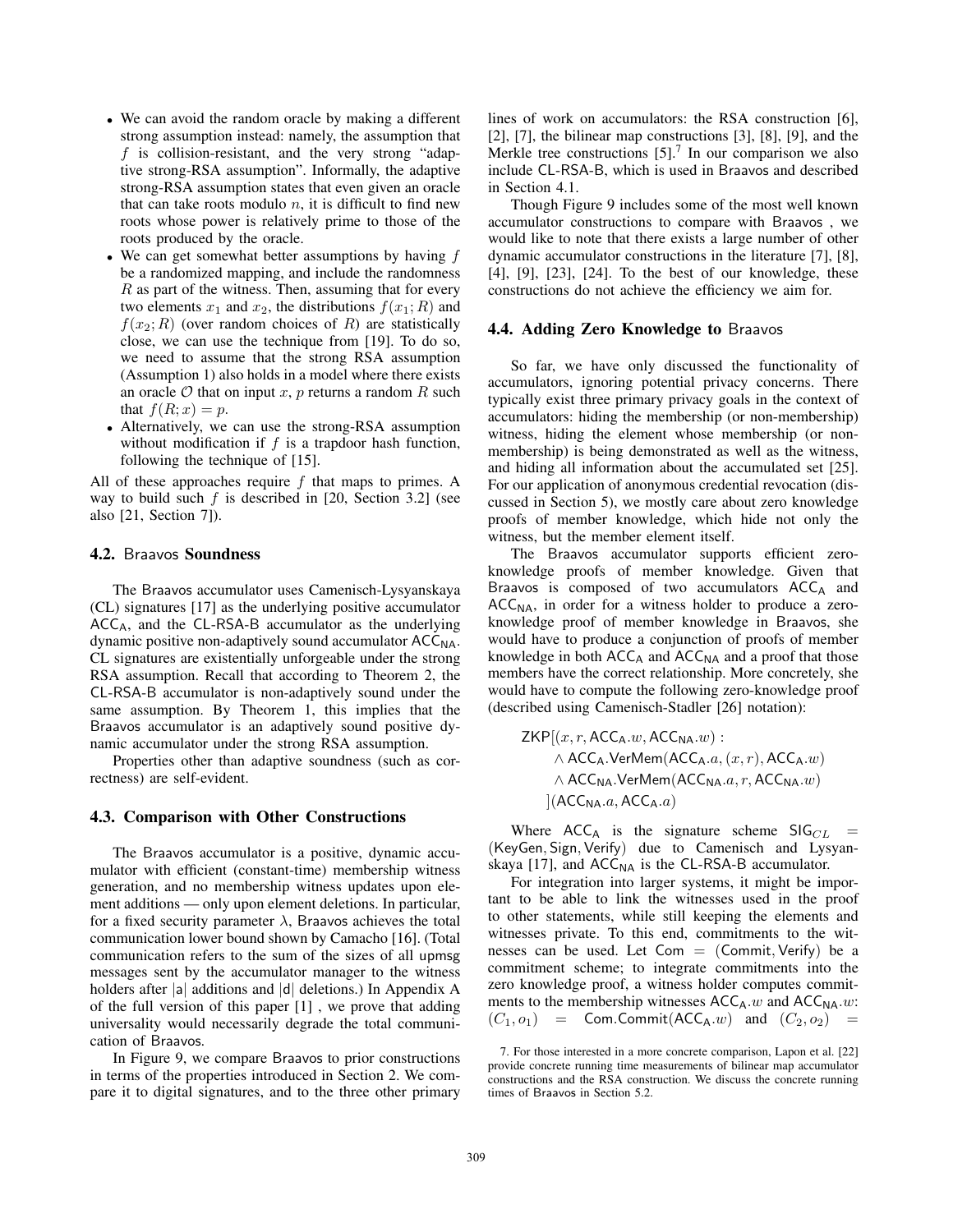Com.Commit( $ACC_{NA}.w$ ), where  $o_1$  and  $o_2$  are decommitment values. The proof is then enhanced, as follows:

$$
\begin{aligned} \mathsf{ZKP}[(x,r,\mathsf{ACC}_\mathsf{A}.w,\mathsf{ACC}_\mathsf{NA}.w,\mathsf{o}_1,\mathsf{o}_2):\\ &\mathsf{Com}.\mathsf{Verify}(C_1,\mathsf{ACC}_\mathsf{A}.w,\mathsf{o}_1)\\ &\wedge \mathsf{Com}.\mathsf{Verify}(C_2,\mathsf{ACC}_\mathsf{NA}.w,\mathsf{o}_2)\\ &\wedge \mathsf{ACC}_\mathsf{A}.\mathsf{VerMem}(\mathsf{ACC}_\mathsf{NA}.a,(x,r),\mathsf{ACC}_\mathsf{A}.w)\\ &\wedge \mathsf{ACC}_\mathsf{NA}. \mathsf{VerMem}(\mathsf{ACC}_\mathsf{NA}.a,r,\mathsf{ACC}_\mathsf{NA}.w)\\ &[(\mathsf{ACC}_\mathsf{NA}.a,\mathsf{ACC}_\mathsf{A}.a,C_1,C_2)\end{aligned}
$$

For concrete descriptions of the individual clauses of this proof using the commitment scheme due to Fujisaki and Okamoto [27], please refer to Fujisaki and Okamoto [27] and Camenisch and Lysyanskaya [17], [2].

#### 5. Anonymous Revocation from Accumulators

In this section, we show how accumulators can be used in practice. Accumulators combined with zero knowledge proofs are a perfect solution for providing revocation in a system where preserving users' privacy is crucial.

As an example, consider an anonymous credential system where transactions involving the same credential need to be unlinkable. An anonymous credential system is comprised of users, issuers, and verifiers. An issuer certifies a user's attributes in the form of a credential. To authenticate a user, a verifier first sends her a presentation policy that describes which statements she should prove about her credentials. Based on the policy, the user derives a fresh unlinkable proof (or *token*) from her credentials and sends it to the verifier. The verifier then determines whether the token is valid with respect to the policy.

To make credentials *revocable*, the user needs to be able to prove that the credential, on which the token is based, was not revoked. This must be done in a privacy-preserving fashion, i.e., without destroying unlinkability. Camenisch et al. [11] describe a generic revocation component, which can be added to any anonymous system, including anonymous credentials and group signature schemes. We refer to this component as the anonymous revocation component (ARC).

An ARC requires an additional entity called a revocation authority  $(RA)$ . The RA assists the issuer with adding new users to the system, maintains the necessary revocation information, and changes the revocation status of any user in the system. (The role of the  $RA$  can optionally be played by an issuer or a verifier.) Camenisch et al. [11] describe the necessary interfaces and definitions for an ARC, and show how to instantiate it with the revocation scheme of Nakanishi et al. [28].

In Section 5.1, we show how to instantiate an ARC with accumulators and zero knowledge proofs, and extend the definition of an ARC to include the addition of users after the initial setup and the re-addition of users after they have been revoked. In Section 5.2, we provide performance measurements of our ARC with Braavos in the Identity Mixer anonymous credential system (idemix) [10].

8. |a| and |d| refer to the number of elements added and deleted *after* the addition of the element whose witness updates are being discussed.

## 5.1. Anonymous Revocation Component (ARC) with Accumulators

ARC *Syntax.* In an ARC, revocation is done via a special value called a *revocation handle* (rh) that can be embedded into the revocable object, i.e., as a special attribute in a credential. rh is bound to the revocable object with a signature. By using a commitment to  $rh$ , a proof that  $rh$  has not been revoked can be easily combined with any other proof about  $rh$ – for example, that  $rh$  was signed in a credential, as shown in Section 4.4.

As described by Camenisch et al. [11], an ARC consists of the following algorithms: ARC.SPGen, ARC.RKGen, ARC.RevTokenGen, ARC.Revoke, and ARC.RevTokenVer.

- Revocation parameters are generated using ARC.SPGen(spar<sub>q</sub>)  $\rightarrow$  spar<sub>r</sub>, and then added to the global system parameters  $spr_{g}$ .<br>• The revocation authority
- revocation authority  $RA$  runs ARC.RKGen(spar  $r_r$ )  $\rightarrow$  (rsk, rpk, RI) to generate the  $RA$ 's secret and public keys  $(rsk, rpk)$  and the initial revocation information RI. RI contains all public data that parties need in order to generate and verify proofs of non-revocation. RI can also be supplemented by privately held witnesses.
- The RA can revoke a user based on her revocation handle *rh* by updating the revocation information RI: ARC.Revoke $(\overline{rh}, \overline{rsk}, \overline{RI}) \rightarrow \overline{RI}'.$
- A user who has a valid credential can generate a publicly verifiable token  $rt$  proving that her revocation handle  $rh$  has not been revoked and that  $C$  is a commitment to rh. ARC.RevTokenGen $(rh, C, o, RI, rpk) \rightarrow$ rt.

(For each new revocation token  $rt$ , the user generates a fresh commitment to rh in order to avoid making her tokens linkable.  $(C, o, rh)$  can also be used in other proofs - for example, the user should also prove that rh is an attribute of her credential.)

• A verifier can check such a token by running ARC.RevTokenVer $(rt, C, RI, rpk) \rightarrow \{0, 1\}.$ 

Note that ARC.RevTokenGen and ARC.RevTokenVer can be integrated into an interactive protocol if interactive zero knowledge proofs are used instead of non-interactive ones.

*Accumulator-Based* ARC. Let ACC<sub>P</sub> and ACC<sub>N</sub> be a positive and a negative dynamic accumulator, respectively. Let  $ZKP = (Prove, Verify)$  be a zero knowledge proof of knowledge system (as described in Section 4.4),  $SIG =$ (KeyGen, Sign, Verify) be a signature scheme, and  $Com =$ (Commit, Verify) be a commitment scheme.

Let  $RS$  be a set of supported revocation handles,  $W$  be a list of all witnesses, and  $M$  be a list of all update messages that are contained in the revocation information RI and are necessary for the witness updates.

In Figure 10, we describe our accumulator-based ARC. For clarity we describe two approaches in parallel: the blacklist [BL] approach and the whitelist [WL] one. In the blacklist approach, only the revoked users' revocation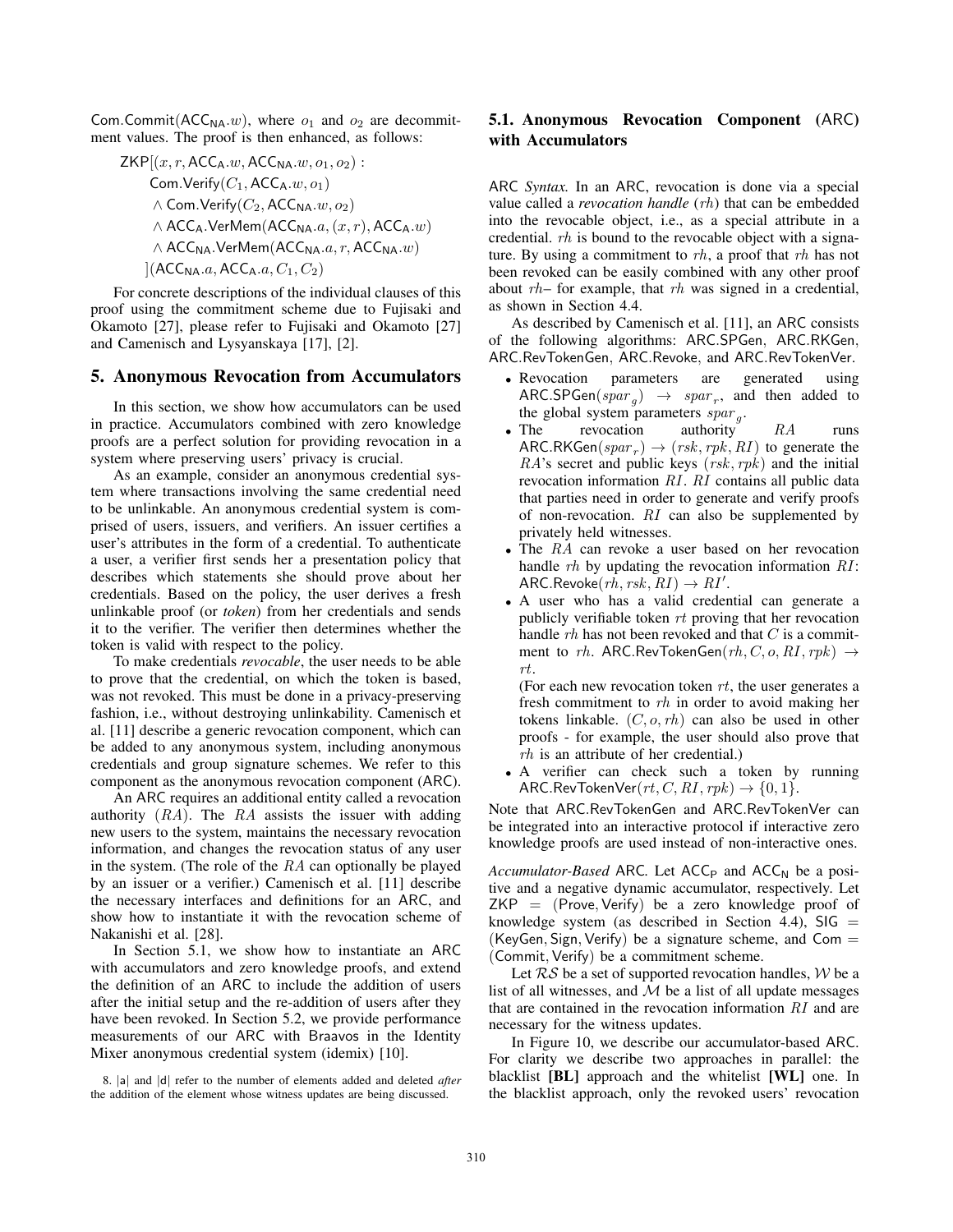| <b>Protocol Runtimes</b>                     |                          |                     |                          |                        |                          |                         |  |  |  |  |
|----------------------------------------------|--------------------------|---------------------|--------------------------|------------------------|--------------------------|-------------------------|--|--|--|--|
| <b>Accumulator</b>                           | <b>Sigs</b>              | <b>RSA</b>          | BM                       | <b>Merkle</b>          | CL-RSA-B                 | <b>Braavos</b>          |  |  |  |  |
| Add                                          | 1                        | 1                   | 1                        | $\log  \mathsf{a} $    | 1                        | 1                       |  |  |  |  |
| $\overline{Del}$                             |                          | 1                   | 1                        | $\log  a $             | 1                        |                         |  |  |  |  |
| NonMemWitCreate (without $sk$ )              | $\overline{\phantom{0}}$ | $\overline{S}$      | $\overline{S}$           | $\log  a $             | $\overline{\phantom{0}}$ |                         |  |  |  |  |
| MemWitUpOnAdd                                | 0                        |                     |                          | $\log \mathsf{a} $     | $\overline{0}$           | $\Omega$                |  |  |  |  |
| MemWitUpOnDel                                | -                        | 1                   | $\mathbf{1}$             | $\log  a $             | 1                        | 1                       |  |  |  |  |
| NonMemWitUpOnAdd                             | -                        | 1                   | 1                        | $\log  a $             |                          |                         |  |  |  |  |
| NonMemWitUpOnDel                             | $\overline{\phantom{0}}$ | 1                   | 1                        | $\log  a $             | $\overline{\phantom{0}}$ |                         |  |  |  |  |
| VerMem                                       | 1                        | 1                   | 1                        | $\log \mathsf{a} $     | 1                        | 1                       |  |  |  |  |
| <b>VerNonMem</b>                             |                          | 1                   | 1                        | $\log  a $             | $\overline{\phantom{0}}$ |                         |  |  |  |  |
| <b>Storage</b>                               |                          |                     |                          |                        |                          |                         |  |  |  |  |
| <b>Accumulator</b>                           | <b>Sigs</b>              | <b>RSA</b>          | $\overline{\bf BM}$      | <b>Merkle</b>          | CL-RSA-B                 | <b>Braavos</b>          |  |  |  |  |
| Accumulator size                             | 1                        | 1                   | 1                        |                        | 1                        |                         |  |  |  |  |
| Witness size                                 | 1                        | 1                   | 1                        | $\log \mathsf{a} $     | 1                        | 1                       |  |  |  |  |
| Manager storage $( m )$                      | 1                        | $\overline{S}$      | $\overline{S}$           | a                      | 1                        | 1                       |  |  |  |  |
| <b>Properties</b>                            |                          |                     |                          |                        |                          |                         |  |  |  |  |
| <b>Accumulator</b>                           | <b>Sigs</b>              | <b>RSA</b>          | BM                       | <b>Merkle</b>          | CL-RSA-B                 | <b>Braavos</b>          |  |  |  |  |
| Additive?                                    | $\checkmark$             | ✓                   | ✓                        |                        | ✓                        | ✓                       |  |  |  |  |
| Subtractive?                                 |                          |                     | √                        |                        | √                        | ✓                       |  |  |  |  |
| Positive?                                    | ✓                        |                     |                          |                        |                          |                         |  |  |  |  |
| Negative?                                    |                          |                     |                          |                        |                          |                         |  |  |  |  |
| Total communication to Verifier <sup>8</sup> | $\overline{0}$           | d<br>$^{+}$<br>lal  | $+ d $<br> a             | $( a  +  d ) \log  a $ | d                        | $ \mathsf{d} $          |  |  |  |  |
| Total communication to Member                | $\overline{0}$           | d <br>lal<br>$^{+}$ | $+$ $\overline{d}$<br> a | $( a  +  d ) \log  a $ | $\overline{\mathsf{d}}$  | $\overline{\mathsf{d}}$ |  |  |  |  |
| Efficient ZKPs?                              | $\checkmark$             |                     |                          |                        |                          |                         |  |  |  |  |
| CMA-sound?                                   |                          |                     |                          |                        |                          |                         |  |  |  |  |

Figure 9. Various Accumulators and their Protocol Runtimes, Storage Requirements, and Properties. We let |a| denote the number of elements added to the accumulator,  $|d|$  denote the number of elements deleted from the accumulator, and  $|S|$  denote the total number of member elements in the accumulator. (Note that |S| is |a|−|d|.) The Braavos accumulator is the first CMA-sound dynamic (additive and subtractive) accumulator to have the optimal total communication of  $O(|d|)$ . Sigs represents any digital signature scheme. The RSA Construction is due to [6], [2], [7]. The BM (bilinear map) construction is due to [3], [8], [9]. The Merkle tree construction is due to [5]. CL-RSA-B and Braavos were described earlier in this section. A logarithmic factor is omitted everywhere; it is implicit as the size of our elements. Big-O notation is omitted from this table in the interest of brevity.

handles are added to the accumulator. To prove that her credential has not been revoked, a user proves that her revocation handle  $rh$  is not in the accumulator (by means of a non-membership witness). In the whitelist approach all users' revocation handles are added to the accumulator when their credentials are issued, and are removed from the accumulator upon revocation. To prove that her credential has not been revoked, a user proves that her revocation handle *rh* is in the accumulator (by means of a membership witness). Naturally, a positive accumulator realizes the whitelist approach and a negative accumulator realizes the blacklist one.

### 5.1.1. Security Analysis of ARC With Accumulators. We now analyze the security of the accumulator-based ARC constructions described in Figure 10.

*Correctness.* Correctness requires that whenever an honestly computed revocation information  $RI$  is used, an honest user is able to successfully generate valid tokens. See the full version for a formal definition [1].

#### Theorem 3. *The* ARC *described in Figure 10 is correct.*

The proof follows immediately from the correctness of the accumulator scheme and the properties of ZKP.

*Soundness.* Revocation soundness captures the following: to make the verifier accept, the user must know the revocation handle contained in the commitment it computes a revocation token for. Further, nobody except for the revocation authority can come up with a new valid revocation information, i.e., the revocation information is always authentic. Finally, this revocation handle must not have been revoked in an earlier revocation step. See the full version for a formal definition [1].

**Theorem 4.** Assuming that the accumulators ACC<sub>P</sub> and ACC<sup>N</sup> *are adaptively sound, the signature scheme* SIG *is existentially unforgeable, and the zero knowledge proof system* ZKP *is sound, then the* ARC *described in Figure 10 is sound in the random oracle model.*

*Proof.* We prove this theorem by showing that a prover can only convince the verifier with negligible probability for each of the three given winning conditions.

Case a: Assume that the adversary outputs  $(RI_A, rt, C)$  such that the verifier accepts, but commitment verification fails. By construction, a revocation token  $rt$  is a zero knowledge<br>proof of knowledge of  $rh, o$  such that of knowledge of  $rh$ ,  $o$  such that Com.Verify( $rh, C, o$ ) = 1. Therefore, it follows from the soundness of ZKP that Com.Verify $(rh, C, o)$  =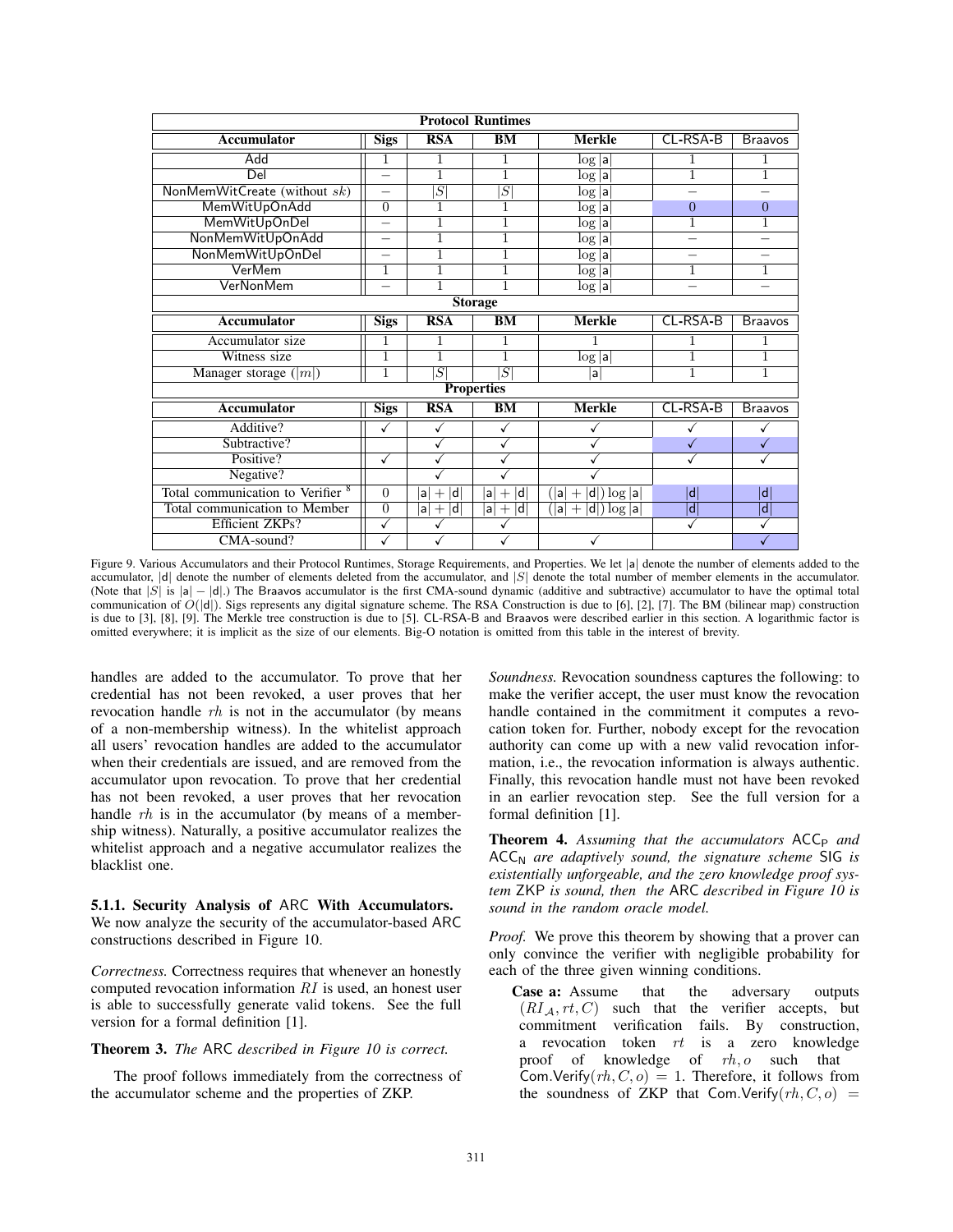ARC.SPGen(spar<sub>a</sub>): Using global system parameters spar<sub>a</sub> (group descriptions, parameters for ZKP, etc.), generate revocation system parameters  $spar_r = (spar_g, RS)$ , where  $RS$  specifies the set of supported revocation handles. The revocation system parameters can be given to any algorithm of the revocation framework.

 $ARC.RKGen(spar_{r})$ :

• Generate the initial accumulator value:<br>  $[WL]$ :  $(sk, a, m) \leftarrow ACC_P.Gen(1^{\lambda}, \emptyset)$ .

- **[BL]:**  $(sk, a, m) \leftarrow \text{ACC}_{N}$ . Gen $(1^{\lambda}, \emptyset)$ .<br>Generate witnesses for every  $rh \in \mathcal{RS}$ : • Generate witnesses for every  $rh \in \mathcal{RS}$ :<br>
[WL]:  $(a, m, w^{rh}, \text{upmsg}) \leftarrow \text{ACC}_P.\text{Add}(sk, a, m, rh).$  Let<br>  $\mathcal{M} = \mathcal{M} \cup \{\text{upmsg}\}, \mathcal{W} = \mathcal{W} \cup \{w^{rh}\}.$ **[BL**]:  $w^{rh} \leftarrow \text{ACC}_{N}$ . Non Mem WitCreate  $(s\overline{k}, \overline{a}, \overline{m}, rh)$ . Let  $W = W \cup \{w^{rh}\}, M = \emptyset$ .
- Generate signing keys  $(sgk, vk) \leftarrow \text{SIG.KeyGen}(spar_g)$ .<br>• Sign the revocation information:  $\sigma$
- Sign the revocation information:  $\sigma$  ←  $SIG.Sign(sgk, (a, W, M)).$
- Output  $rpk = vk, rsk = (sgk, sk, m)$ , and  $RI = (a, W, M, \sigma)$ .

ARC.Revoke $(rh, rsk, RI)$ :

- Parse  $RI$  as  $(a, \mathcal{W}, \mathcal{M}, \sigma)$  and  $rsk$  as  $(sgk, sk, m)$ . Abort if SIG.Verify $(vk, \sigma, (a, \mathcal{W}, \mathcal{M})) = 0$ .
- Update the accumulator value:  $[\mathbf{WL}]\colon (a, m, \mathsf{upmsg}) \leftarrow \mathsf{ACC}_{\mathsf{P}}.\mathsf{Del}(\mathit{sk}, a, m, \mathit{rh}).$ [BL]:  $(a, m, w, \text{upmsg}) \leftarrow \text{ACC}_N.\text{Add}(sk, a, m, rh).$
- Let  $\mathcal{M} = \mathcal{M} \cup \{\text{upmsg}\}.$
- Remove the corresponding witness from the revocation information:
- $W = W \{w^{rh}\}.$ <br>
 Sign the updated revocation information: σ ←<br>
SIG.sign(sgk, (a, W, M) and append the signature to<br>
RI : RI = (a, W, M, σ).<br>
 Output the undated RI
- Output the updated  $RI$ .

 $ARC.$ RevToken $Gen(rh, C, o, RI, rpk)$ :

- Parse  $RI$  as  $(a, W, M, \sigma)$  and  $rpk$  as vk. Abort if SIG. Verify $(vk, \sigma, (a, W, M)) = 0$ .
- Update the accumulator witness  $w^{rh}$ For every new upmsg ∈ M since the last witness update:<br>
[WL]:  $w^{rh} \leftarrow$  ACC<sub>P</sub>.MemWitUpOnDel( $rh$ ,  $w^{rh}$ , upmsg)  $[WL]: w^{rh} \leftarrow \text{ACC}_P.\text{MemWitUpOnDel}(rh, w^{rh}, \text{upmsg})$ <br> $[RU]: w^{rh} \leftarrow \text{ACC}_P.\text{NonMemWitUpOnAdd}(rh, w^{rh}, \text{upmsg})$ [BL]:  $w^{rh} \leftarrow \text{ACC}_N$ . NonMemWitUpOn $\text{Add}(rh, w^{rh})$ , upmsg).<br>Prove knowledge of  $w^{rh}$  and  $rh$  such that  $w^{rh}$  is a witness that • Prove knowledge of  $w^{rh}$  and  $rh$  such that  $w^{rh}$  is a witness that *rh* is (not) in the accumulator *a*:<br>  $\begin{array}{rcl}\n\textbf{C} & \textbf{r} & \leftarrow & \textbf{ZKP.Prove}[(rh, o, w^{rh})\n\end{array}$ <br>  $\begin{array}{rcl}\n\textbf{C} & \textbf{Mer}(rch, C, o) = 1, \land & \textbf{ACC} & \textbf{Mer}(rch, arh, w^{rh})\n\end{array}$  $\mathsf{Com}.\mathsf{Verify}(rh, C, o) = 1 \wedge \mathsf{ACC}_{\mathsf{P}}.\mathsf{VerMem}(a, rh, w^{rh} ) =$  $1|(C, a).$  $[\overrightarrow{BL}]\colon r\acute{t} \leftarrow \mathsf{ZKP}.\mathsf{Prove}[(rh, o, w^{rh}):\mathsf{Com}.\mathsf{Verify}(rh, C, o) =$  $1 \wedge$  ACC<sub>N</sub>. VerNonMem $(a, rh, w^{rh}) = 1$ ] $(C, a)$ . • Output rt.  $\mathsf{ARC}.\mathsf{RevTokenVer}(\mathit{rt}, \mathit{C}, \mathit{RI}, \mathit{rpk})$ : • Parse  $RI$  as  $(a, W, M, \sigma)$  and  $rpk$  as vk. Abort if
- SIG. Verify $(vk, \sigma, (a, W, M)) = 0$ . Verify the proof: [WL]:  $b \leftarrow \text{ZKP.Verify}[(rh, o, w^{rh}) : \text{Com.Verify}(rh, C, o) = 1 \wedge \text{ACC} \wedge \text{VerMem}(a, rh, w^{rh}) = 1/(Ca, rt)$  $1 \wedge \textsf{ACC}_{\mathsf{P}}.\textsf{VerMem}(a, rh, w^{rh}) = 1 | (C, a, rt).$ <br> **IBL**  $1 \cdot b \leftarrow \textsf{ZKP Verify}((rh, a, w^{rh}) \cdot \textsf{Com } \textsf{Veriv})$ **[BL]:**  $b \leftarrow \text{ZKP.Verify}[(rh, o, w^{rh}) : \text{Com.Verify}(rh, C, o) =$  $1 \wedge$  ACC<sub>N</sub>. VerNonMem $(a, rh, w^{rh}) = 1$ ] $(C, a, rt)$ . • Output  $b$ .

Figure 10. ARC algorithms using accumulators, for both the whitelisting and blacklisting approaches.

 $0 \wedge \text{ARC}$ . RevToken Ver $(rt, C, RI, rpk) = 1$  can only happen with negligible probability.

We note that here we consider the revocation component in isolation, without bridging it with any signature or credential scheme. Therefore, it is not necessary to require the binding property from the commitment scheme. When the revocation handle is used in any other proof (of a valid signature, etc.) the binding property is required for the security of the overall system.

- **Case b:** Assume that the adversary outputs  $(RI_A, rt, C)$  such that the verifier accepts although the given revocation information was never generated by the revocation authority. Then the following algorithm  $R$  can be used to break the unforgeability of the underlying signature scheme SIG. Briefly,  $R$  behaves as follows.
- It runs ARC.SPGen and ARC.RKGen( $spar_r$ ) as described in Figure 10, obtaining values rpk, RI and  $par_r$ .
- It then calls A on input  $(rpk, RI, par_r)$ .
- For every call (Revoke,  $rh$ ) to  $\mathcal{O}^{Revoke}$ ,  $\mathcal{R}$  computes the updated revocation information by requesting the required signatures from the signing oracle.
- When A outputs  $(RI_A, rt, C)$ , R extracts the signature component  $\sigma_A$  of  $RI_A$  (and removes the signature from the  $\overline{RI}_A$  value itself.. If the signature  $\sigma_A$  does not verify on the signature-less  $RI_A$  or if the signature  $\sigma_A$  was previously returned by the signing oracle,  $R$  returns  $\perp$ . Otherwise,  $R$  returns  $(RI_{\mathcal{A}}, \sigma_{\mathcal{A}}).$

It is easy to see that  $R$  succeeds in forging a signature as long as it does not output ⊥, which occurs with non-negligible probability if  $A$  succeeds with nonnegligible probability.

**Case c:** Assume that the adversary outputs  $(RI_A, rt, C)$  such that the verifier accepts although the revocation handle was previously revoked. Then through a sequence of games we can build a reduction to the adaptive soundness property of the underlying accumulator scheme and the soundness of ZKP. Briefly,  $R$  uses the adaptive soundness oracles to add and delete revocation handles from the accumulator, and then uses the ZKPK extractor to extract the revocation handle and the corresponding membership witness. It then outputs these revocation handle and witness as a forgery to the adaptive soundness challenger.

 $\Box$ 

*Privacy.* Revocation privacy ensures that no adversary can tell which of two unrevoked revocation handles  $rh_0, rh_1$ underlies a revocation token. See the full version for a formal definition [1].

Theorem 5. *Assuming that the commitment scheme* Com *is hiding and that the zero knowledge proof system* ZKP *is zero knowledge, the* ARC *described in Figure 10 is private.*

As revocation tokens are zero knowledge, they do not leak any information about the revocation handle, and the claim follows immediately.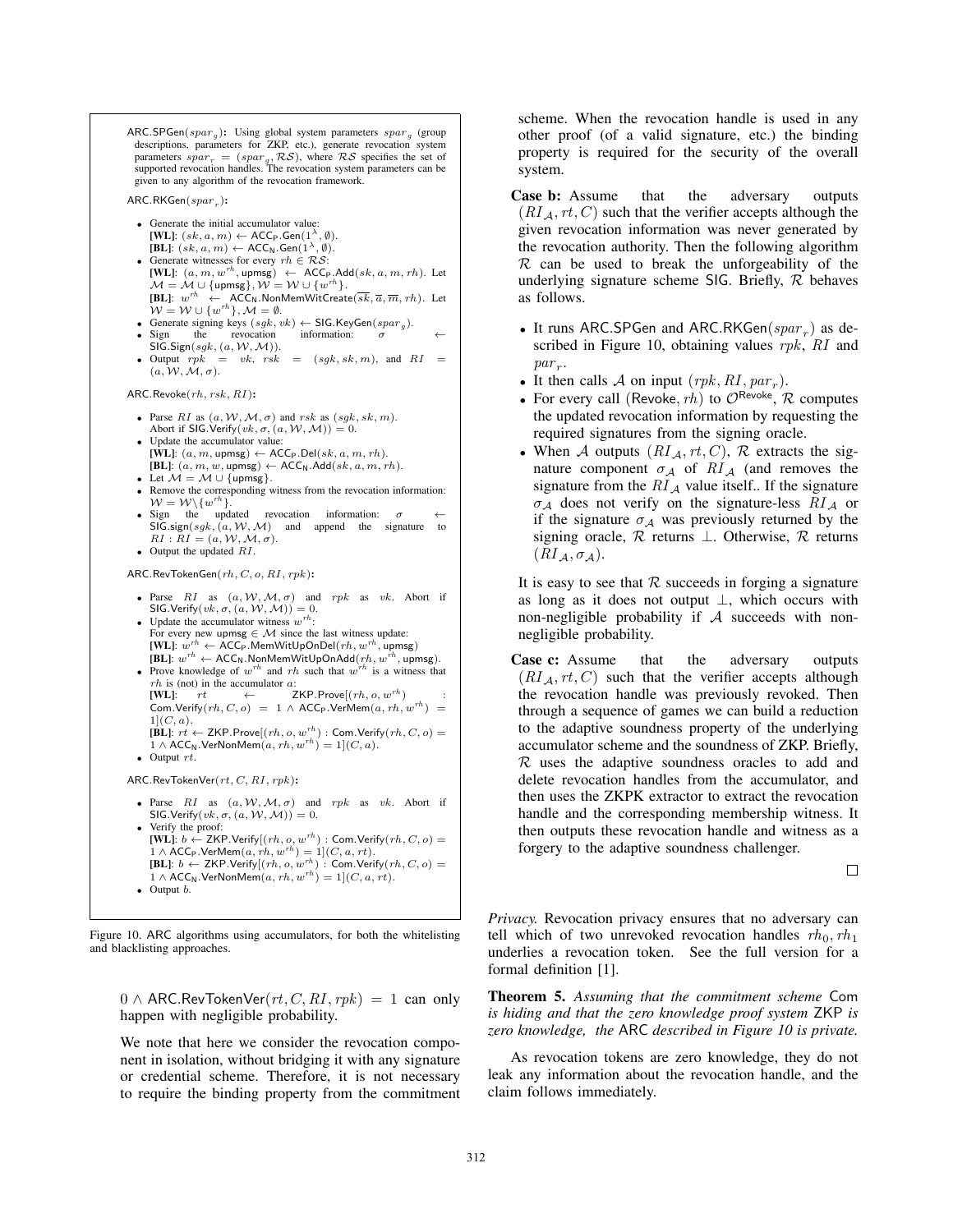5.1.2. Enabling Dynamic Revocation. In most large systems, it is insufficient to start with a fixed set of users, and revoke users over time. Other users might need to be added to the system, or users' revocation status might need to be changed back to "un-revoked". We extend the syntax described by Camenisch et al. [11] to include this additional functionality; that is, we add a Join algorithm that allows the  $RA$  to add users to the system after the initial setup has been performed.

For the whitelist approach, this reduces the computational complexity of the RA key generation algorithm ARC.RKGen and the size of the revocation information RI, since the RA no longer needs to include all potential users' revocation handles in the initial whitelist accumulator. Users' witnesses are no longer a part of RI, since they are given to their intended holders when a Join is executed. Additionally, RevTokenGen algorithm takes a witness as a separate input.

Let  $\mathcal{R}U$  be a set of the revocation handles that are already in use.  $RU$  is initialized in ARC.RKGen, at which time it is empty since we assume that initially there are no users in the system – they are now only added via the Join algorithm. We describe the details of the Join algorithm in Figure 11.

ARC.Join(*rsk, rpk, RI*,  $rh'$ )  $\rightarrow$  ( $w^{rh}$ ,  $RI'$ ,  $rh$ ): RA optionally receives a revocation handle  $rh'$  (for a previously revoked user) as input (If the user is joining for the first time the input  $rh'$  is 1 and input. (If the user is joining for the first time, the input  $rh'$  is  $\bot$  and  $RA$  picks a fresh  $rh$ , which is returned to the user.)  $RA$  then does the following: • Parse RI as  $(a, \mathcal{M}, \sigma)$ , rpk as vk, and rsk as  $(sgk, sk, m)$ . Abort if SIG.Verify(vk,  $\sigma$ ,  $(a, M)$ ) = 0 or if rh' ∉ RS.<br>• If rh' =  $\perp$ , pick a fresh revocation handle rh' ← RS\RU. • Let  $rh = rh$ • Let  $rh = rh'$ .<br>• Add  $rh$  to  $\mathcal{R}U$ . • Update the accumulator value:  $[\textbf{WL}]$ :  $(a, m, w^{rh}, \text{upmsg}) \leftarrow \text{ACC}_{\text{P}}.\text{Add}(sk, a, m, rh).$ <br>  $[\textbf{RU}]$ :  $(a, m, u^{rh}, \text{upmsg}) \leftarrow \text{ACC}_{\text{P}}.\text{Del}(sk, a, m, rh).$  $[\text{BL}]$ :  $(a, m, u^{rh}, \text{upmsg}) \leftarrow \text{ACC}_N \text{Del}(sk, a, m, rh).$ <br>Let  $M = M + \text{downseq}$ ,  $u^{rh}$ . • Let  $\mathcal{M}$  =  $\mathcal{M}$  ∪ {upmsg}.  $w^{rh}$  $ACC_N.NonMemWitCreate(\overline{sk}, \overline{a}, \overline{m}, rh)$ . • Sign the updated revocation information:  $\sigma \leftarrow$  SIG.sign(sgk,  $(a, \mathcal{M})$ ). Let  $RI = (a, \mathcal{M}, \sigma)$ . • Output  $w^{rh}$  and rh privately to the party that invoked the algorithm, and output RI publicly.



The RA is usually asked to execute the Join algorithm by the issuer. When issuing a revocable credential, the issuer requests a membership witness from the RA. If the user in question has previously joined - and subsequently been revoked from - the system, the issuer gives the RA her revocation handle rh. Otherwise, the RA generates a fresh revocation handle for the user. The issuer signs the revocation handle inside the credential, and sends the credential together with rh and the witness to the user.

If the Join algorithm changes the accumulator value, users need to update their witnesses to account for the additions. Therefore, the ACC<sub>P</sub>.MemWitUpOnAdd (in the whitelist approach) or ACC<sub>N</sub>.NonMemWitUpOnDel

(in the blacklist approach) algorithms are used in ARC.RevTokenGen to bring the witness up to date.

Theorem 6. *The* ARC *extended with the* Join *algorithm (Figure 11) is correct, sound and private if the commitment scheme* Com *is hiding, the zero knowledge proof system* ZKP is sound and zero knowledge, the accumulators ACC<sub>P</sub> and ACC<sup>N</sup> *are adaptively sound, and the signature scheme* SIG *is existentially unforgeable.*

The proof is very similar to the one from the previous section and, therefore, omitted.

*Join-Revoke Unlinkability.* Before adding the Join algorithm, we did not have to worry about a user addition being linkable with a user revocation, because we had no user additions. Now that we do have a Join algorithm, though, this is a real concern; the revocation information could allow others to determine that the user revoked just now was the user who joined two hours ago, and not the user who joined four hours ago.

More formally, join-revoke unlinkability ensures that no adversary can determine which joining session a revocation corresponds to. This is similar to the blindness of blind signature schemes. The adversary should be unable to guess which user out of two has joined, even if it can choose the revocation handles itself, can arbitrarily join and revoke users, and can generate revocation tokens for all participants. Note, however, the revocation authority parameters must be generated honestly, and thus this definition does not imply privacy. We provide a formal definition for the join-revoke unlinkability in the full version of this paper [1].

Theorem 7. *The* ARC *extended with the* Join *algorithm and instantiated with* Braavos *is join-revoke unlinkable.*

Using ARC with Braavos precludes join-revoke linkability, because joins are not reflected at all in the revocation information.

## 5.2. Revocation for Anonymous Credentials Using Braavos: Performance Evaluation

In the previous section we discussed how one can construct an ARC using any dynamic accumulator that supports zero-knowledge proofs of member knowledge (as well as any secure commitment scheme and any existentially unforgeable signature scheme). In particular, the Braavos accumulator can be used, together with the zero knowledge mechanisms described in Section 4.4 and Fujisaki-Okamoto commitments. Using Braavos is especially efficient because during ARC.RevTokenGen, users only need to run MemWitUpOnDel, not MemWitUpOnAdd.

We now discuss the performance of a real anonymous credential system that uses an ARC with Braavos to support revocation. The system we have tested is idemix [10].<sup>9</sup> We left out key generation, as this is only relevant at setup once.

Idemix binds multiple user attributes (e.g., name, age, citizenship status, or employer) into a single credential. It

<sup>9.</sup> https://abc4trust.eu/idemix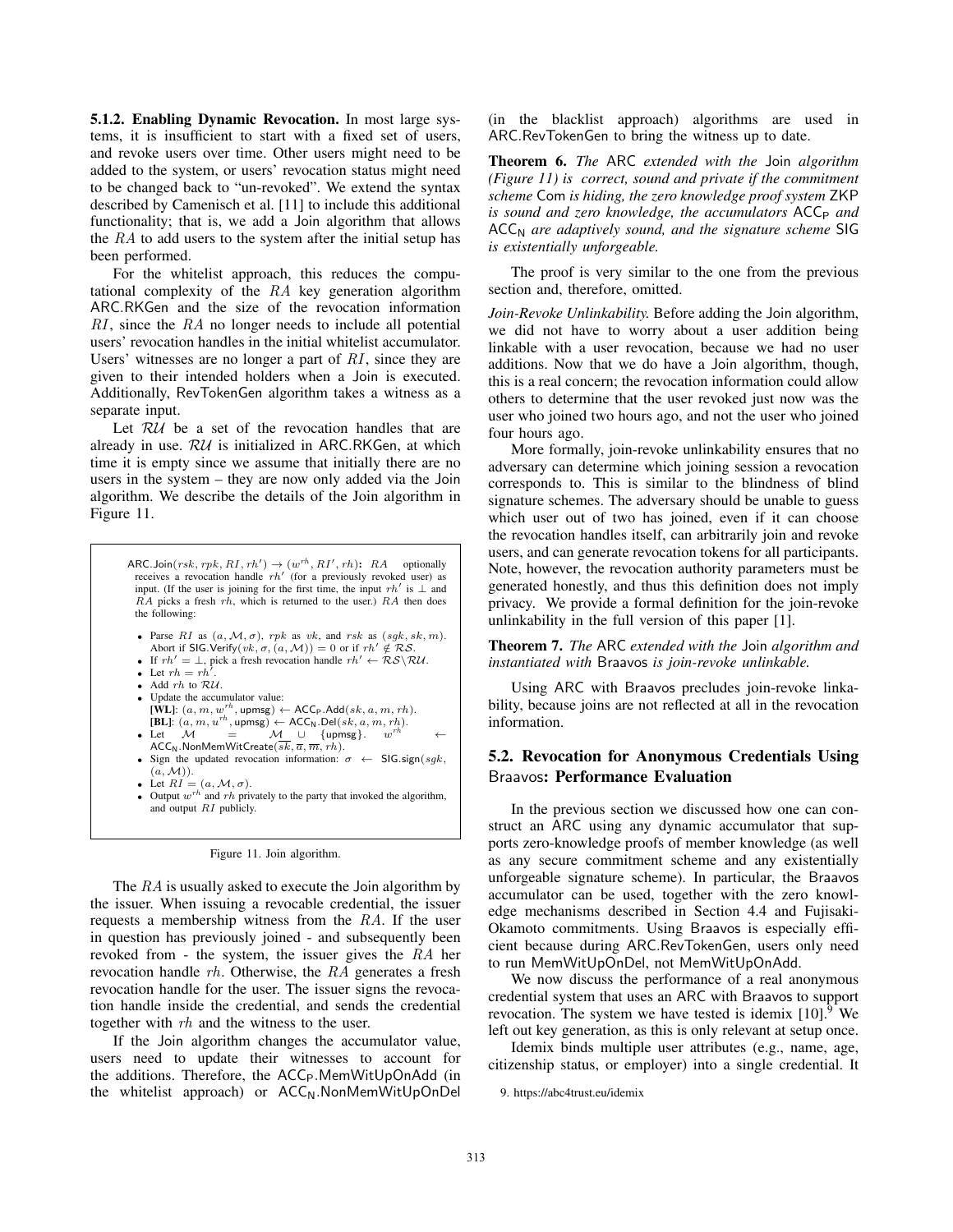allows a credential to be used in a number of ways, which are described in detail by Camenisch et al. [29]. Briefly, during credential presentation, a user can either simply prove that she has a valid credential ("proof of possession"), she can reveal one or more attributes ("opening", i.e., she can disclose that she is a citizen), or she can describe attributes in a range ("range proof", i.e., she can disclose that she is between 21 and 65 years old, without revealing her actual age).



Figure 12. 1,024Bit Measurements



Figure 13. 2,048Bit Measurements

In Figures 12 and 13, we show the timings of credential issuance ("Iss."), presentation ("Pres.") and verification ("Verf."), with (" $w$ ") and without (" $w$ 'o") the anonymous revocation component (ARC) with a 1024-bit and 2048-bit RSA modulus, respectively. We use credentials with 1, 5, 10, and 20 attributes. For all of those credentials, we measure presentation consisting of a simple proof of possession. For credentials with 5, 10, and 20 attributes, we also measure presentation consisting of 5 range proofs, to show that using our ARC in conjunction with more realistic presentation policies only adds a marginal amount of run-time. On the xaxis,  $x$ AttyRange means that the credential has  $x$  attributes and y range proofs are performed during presentation.

The measurements were performed locally on a machine with a Intel Quad-Core CPU with 2.70GHz, 16GB of RAM and Java8u77. In total, 1,000 runs where taken and the figures represent the average run-time. We provide a table of the exact timings in the full version of this paper [1].

*Conclusions.* The revocation overhead for issuance is the same for all credential types, and is very small. For presentation and verification, the revocation overhead is only significant for simple proofs of possession with few attributes. In these cases, the absolute numbers are very small anyway, so the overhead is not a practical problem. We think that having more attributes inside a credential and more complex presentations (e.g., involving range proofs) is more realistic, and in the case of credentials with 20 attributes and 5 range proofs, the overhead for a presentation and verification is less than 10%. Thus, anonymity-preserving revocation using ARC with Braavos is practical, as it does not impact performance significantly. The advantages one gains by achieving revocability is clearly worth the small price of 10% runtime overhead.

### 6. Acknowledgements

Jan Camenisch, Maria Dubovitskaya, and Kai Samelin were supported by the European Research Council under grant agreement number 321310 (PERCY). The work of Foteini Baldimtsi, Leonid Reyzin, and Sophia Yakoubov was supported, in part, by US NSF grants 1012798, 1012910, and 1422965. Foteini Baldimtsi performed this work while at Boston University. Leonid Reyzin is grateful for the hospitality and support of IST Austria, where part of this work was performed. Anna Lysyanskaya's work was supported by US NSF grant 1422361.

### References

- [1] F. Baldimtsi, J. Camenisch, M. Dubovitskaya, A. Lysyanskaya, L. Reyzin, K. Samelin, and S. Yakoubov, "Accumulators with applications to anonymity-preserving revocation," Cryptology ePrint Archive, Report 2017/43, 2017, http://eprint.iacr.org/2017/043.
- [2] J. Camenisch and A. Lysyanskaya, "Dynamic accumulators and application to efficient revocation of anonymous credentials," in *Advances in Cryptology – CRYPTO 2002*, ser. Lecture Notes in Computer Science, M. Yung, Ed., vol. 2442. Springer, Heidelberg, Aug. 2002, pp. 61–76.
- [3] L. Nguyen, "Accumulators from bilinear pairings and applications," in *Topics in Cryptology – CT-RSA 2005*, ser. Lecture Notes in Computer Science, A. Menezes, Ed., vol. 3376. Springer, Heidelberg, Feb. 2005, pp. 275–292.